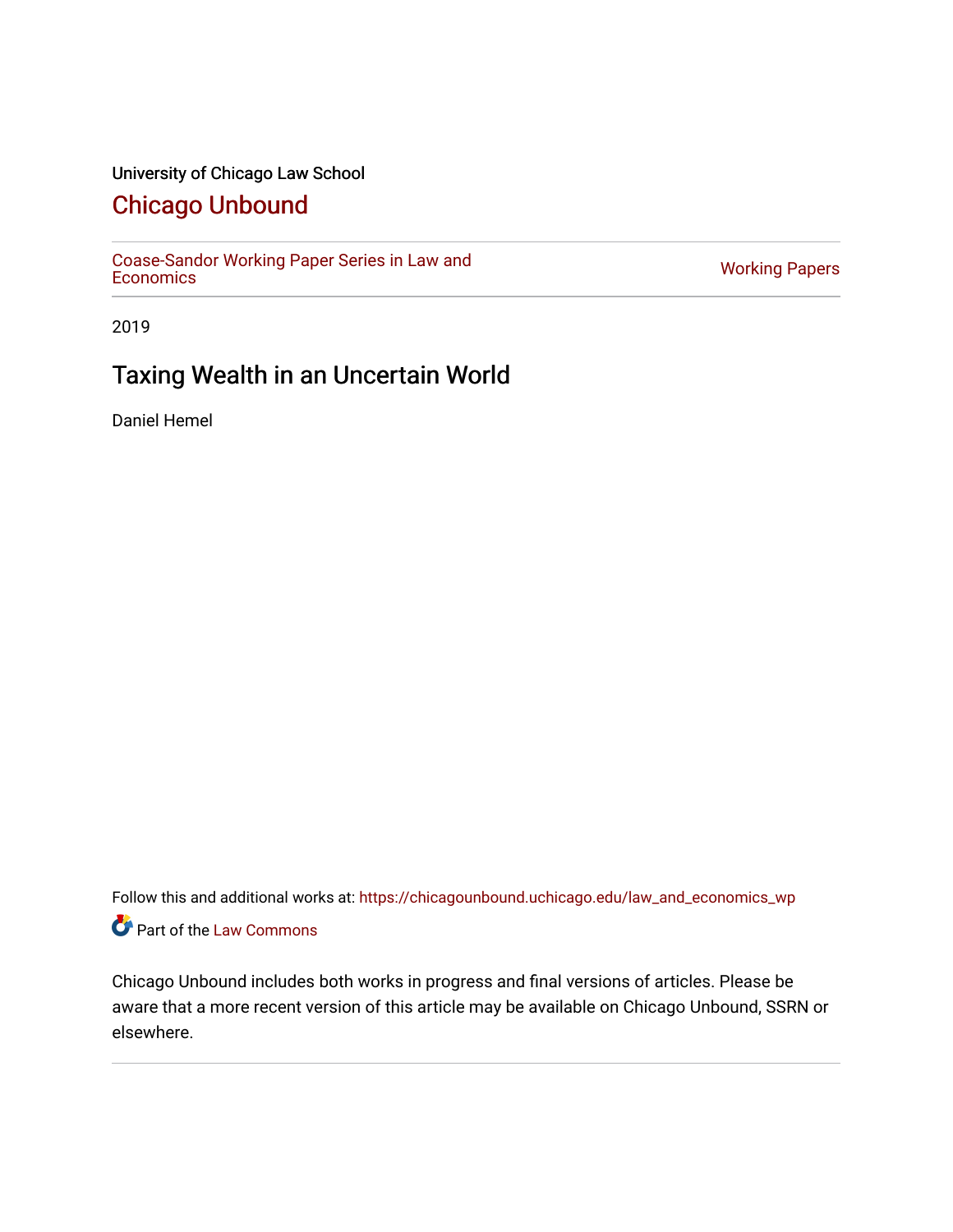# *TAXING WEALTH IN AN UNCERTAIN WORLD*

# Daniel Hemel

## September 17, 2019 – DRAFT

*An annual wealth tax, a mark-to-market income tax, and a retrospective capital gains tax are three approaches to capital taxation that yield roughly equivalent outcomes under certain conditions. The three approaches differ starkly, however, in their exposure to uncertainty of various types. This essay seeks to highlight the effect of uncertainty on the implementation and operation of alternative capital taxation regimes. An annual wealth tax is highly vulnerable to valuation uncertainty and constitutional uncertainty, but less so to political uncertainty. A retrospective capital gains tax, by contrast, minimizes valuation uncertainty and effectively eliminates constitutional uncertainty but remains highly exposed to political uncertainty. A mark-to-market regime falls somewhere between the two extremes on dimensions of political and constitutional uncertainty but shares in a wealth tax's exposure to valuation uncertainty. Ultimately, the choice among alternative capital taxation regimes reflects a tradeoff among uncertainties of different varieties.*

*Keywords: wealth tax, mark-to-market income tax, retrospective capital gains tax*

*JEL Codes: K34, H20, H21, H24*

Daniel Hemel: University of Chicago Law School, Chicago, IL, USA (dhemel@uchicago.edu)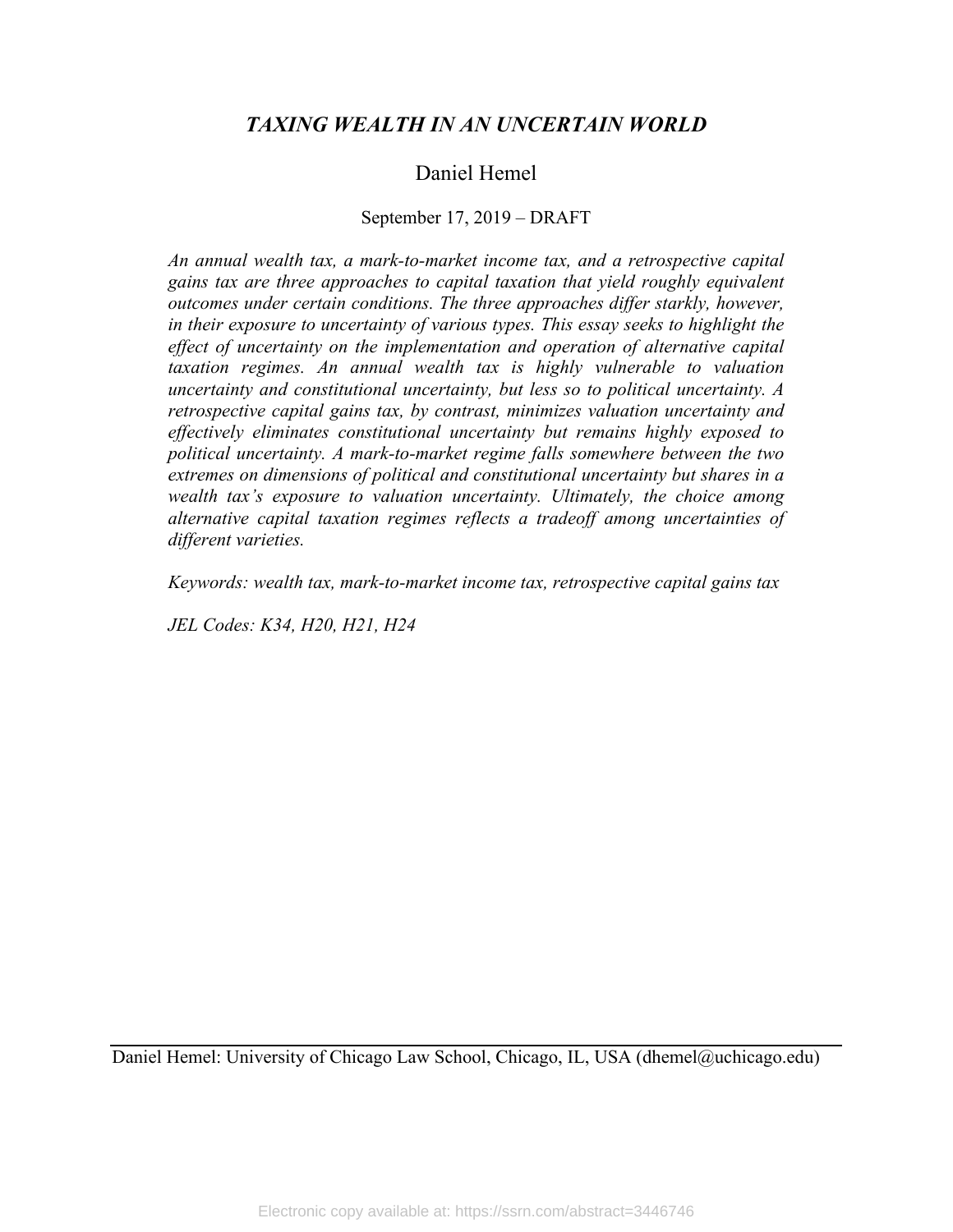## **I. INTRODUCTION**

Wealth taxation is an age-old idea that has drawn renewed attention in an era of widening inequality (e.g., II Kings 23:35; Piketty, 2013). U.S. Senator Elizabeth Warren, a Massachusetts Democrat who is seeking her party's presidential nomination, has injected the issue into the 2020 race with her proposal for a 2% annual tax on household net worth above \$50 million, rising to 3% above \$1 billion. <sup>1</sup> Her proposal came just weeks before U.S. Senator Ron Wyden, the ranking Democratic member of the Senate Finance Committee, announced a separate plan to tax unrealized capital gains on a mark-to-market basis at ordinary income rates. <sup>2</sup> While neither plan stands much of a chance of becoming law until after the November 2020 general election (at the earliest), the competing proposals have sparked the beginnings of a debate about wealth taxation versus mark-to-market taxation as alternative means of raising revenue and reducing economic inequality. 3

Economists and tax law scholars have long understood that a wealth tax and a mark-tomarket income tax are different ways of describing largely equivalent levies on the same base (see Weisbach (2004) for further discussion). A third approach that achieves similar results is a "retrospective capital gains tax" (Auerbach, 1991; Auerbach and Bradford, 2004), or "retrospective wealth tax" (Kwak, 2015), which in its simplest form leaves taxpayers just as well off in the long run as they would have been if the government had imposed an annual wealth tax

<sup>1</sup> Stein, Jeff, and Christopher Ingraham, "Elizabeth Warren to propose new 'wealth tax' on very rich Americans, economist says," *Washington Post*, January 24, 2019,

https://www.washingtonpost.com/business/2019/01/24/elizabeth-warren-propose-new-wealth-tax-very-richamericans-economist-says.

<sup>2</sup> Rubin, Gabriel T., and Richard Rubin, "Top Democrat Proposes Annual Tax on Unrealized Capital Gains," *Wall Street Journal*, April 2, 2019, https://www.wsj.com/articles/top-democrat-proposes-annual-tax-on-unrealizedcapital-gains-11554217383.

<sup>3</sup> Matthews, Dylan, "How to tax the rich, explained," *Vox*, May 19, 2019,

https://www.vox.com/2019/3/19/18240377/estate-tax-wealth-tax-70-percent-warren-sanders-aoc.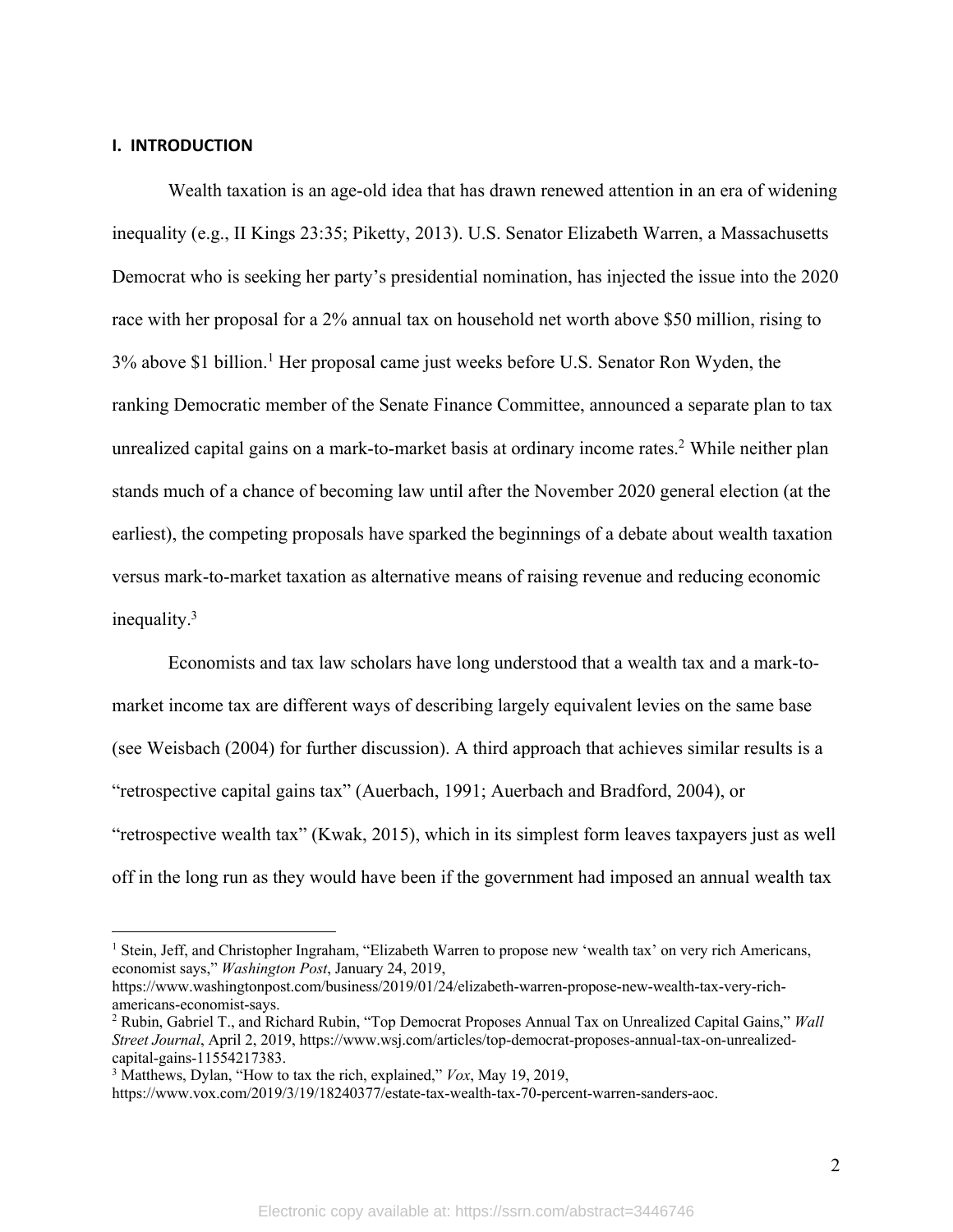or mark-to-market income tax and their portfolios had appreciated at the risk-free rate. The rough equivalence comes with well-known qualifications concerning taxpayer liquidity, the treatment of abnormal returns, and the allocation of risk across the private and public sectors. These qualifications do not, however, significantly undermine the overall observation of rough economic equivalence across all three regimes.

The three regimes of capital taxation nonetheless differ meaningfully—perhaps most meaningfully—in the way they interact with uncertainty of various sorts. More precisely, the three regimes—an annual wealth tax, a mark-to-market income tax, and a retrospective capital gains tax—all represent different approaches to valuation uncertainty, political uncertainty, and constitutional uncertainty. "Valuation uncertainty" refers to uncertainty regarding the fair market value of thinly traded assets. "Political uncertainty" refers to lack of foreknowledge regarding legislative changes to tax rules and rates. "Constitutional uncertainty" refers to the possibility that the U.S. Supreme Court or another federal court will hold that the capital taxation regime in question lies beyond Congress's constitutional authority.

"Uncertainty" is, to be sure, not a quantity that can be measured on a single scale. One cannot, for example, say that an annual wealth tax has *x* units of valuation uncertainty, *y* units of political uncertainty, and *z* units of constitutional uncertainty. Still, thinking about these regimes in terms of their exposure to uncertainty can yield useful insights about the advantages and disadvantages of each. By "exposure to uncertainty," I refer to the extent to which valuation uncertainty, political uncertainty, or constitutional uncertainty interferes with the operation and revenue-raising potential of each tax. Framed this way, an annual wealth tax entails a low level of exposure to political uncertainty, a high level of exposure to valuation uncertainty, and high exposure to constitutional uncertainty. A mark-to-market income tax involves low (but nonzero)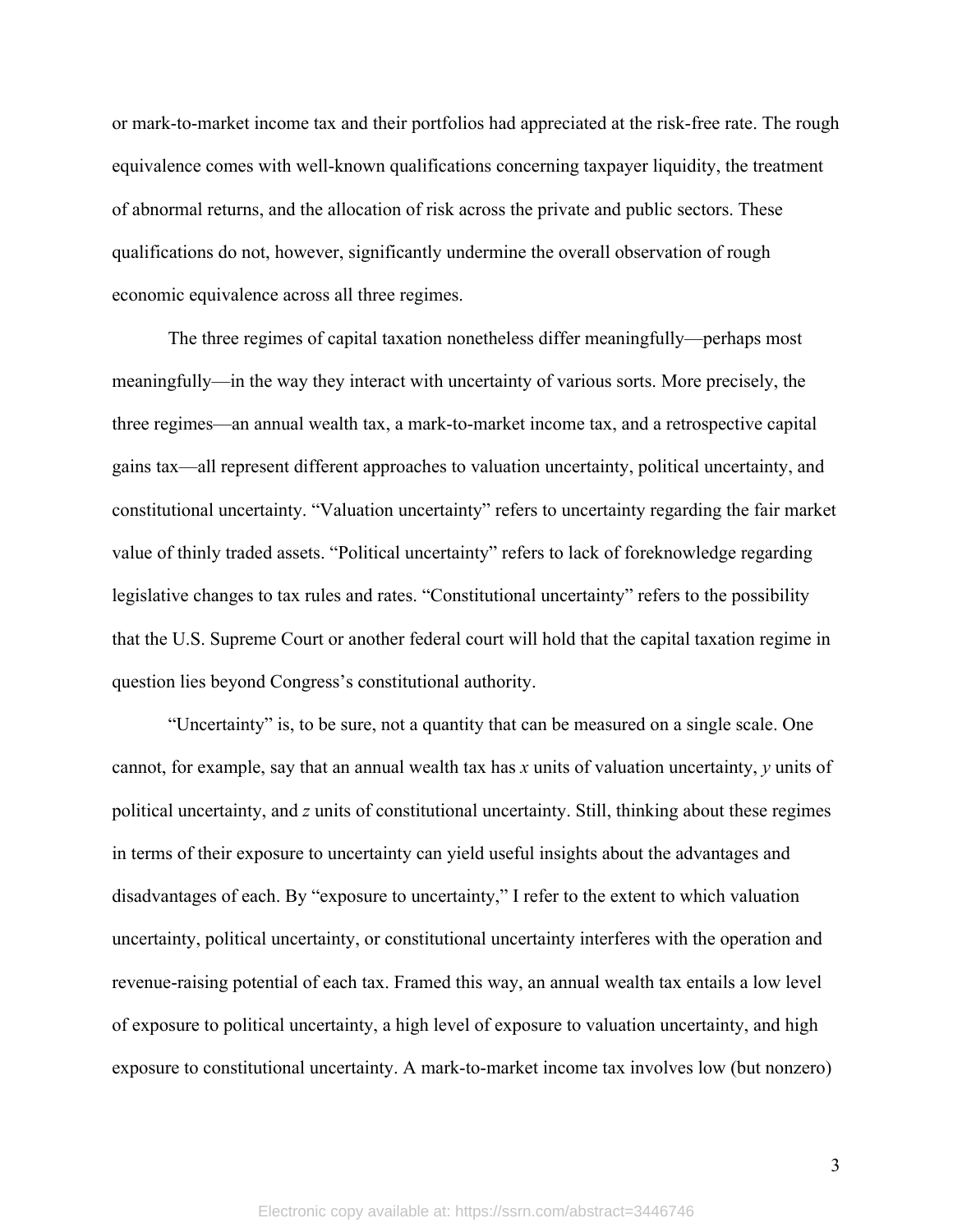exposure to constitutional uncertainty, intermediate exposure to political uncertainty, and high exposure to valuation uncertainty. A retrospective capital gains tax, for its part, entails low exposure to valuation uncertainty and low (essentially zero) exposure to constitutional uncertainty but high exposure to political uncertainty. Table 1 summarizes these claims:

**Valuation Uncertainty Political Uncertainty Constitutional Uncertainty Annual wealth tax**  $\parallel$  HIGH  $\parallel$  LOW  $\parallel$  HIGH **Mark-to-market income tax** HIGH INTERMEDIATE LOW  $(>0)$ **Retrospective capital gains tax** LOW HIGH LOW  $(-0)$ 

**Table 1. Capital Taxation and Exposure to Uncertainty**

These characterizations are, to be sure, relative and subjective, and the three types of uncertainty are not necessarily commensurable. It would thus be a fallacy to conclude that a retrospective capital gains tax is preferable to its alternatives simply because it has the lowest "uncertainty average" of the three. Still, the choice among an annual wealth tax, a mark-tomarket income tax, and a retrospective capital gains tax amounts in large part to a tradeoff among uncertainties of different types.

#### **II. THREE CAPITAL TAX REGIMES**

#### **A. The Mechanics**

An annual wealth tax and a mark-to-market income tax are, administratively, quite similar in their operation. An annual wealth tax would require taxpayers to estimate the value of all of their assets each year and pay a tax equal to a percentage of that value (perhaps after subtracting the value of liabilities). A mark-to-market income tax would likewise require taxpayers to estimate the value of all their assets each year and (in the case of assets held year to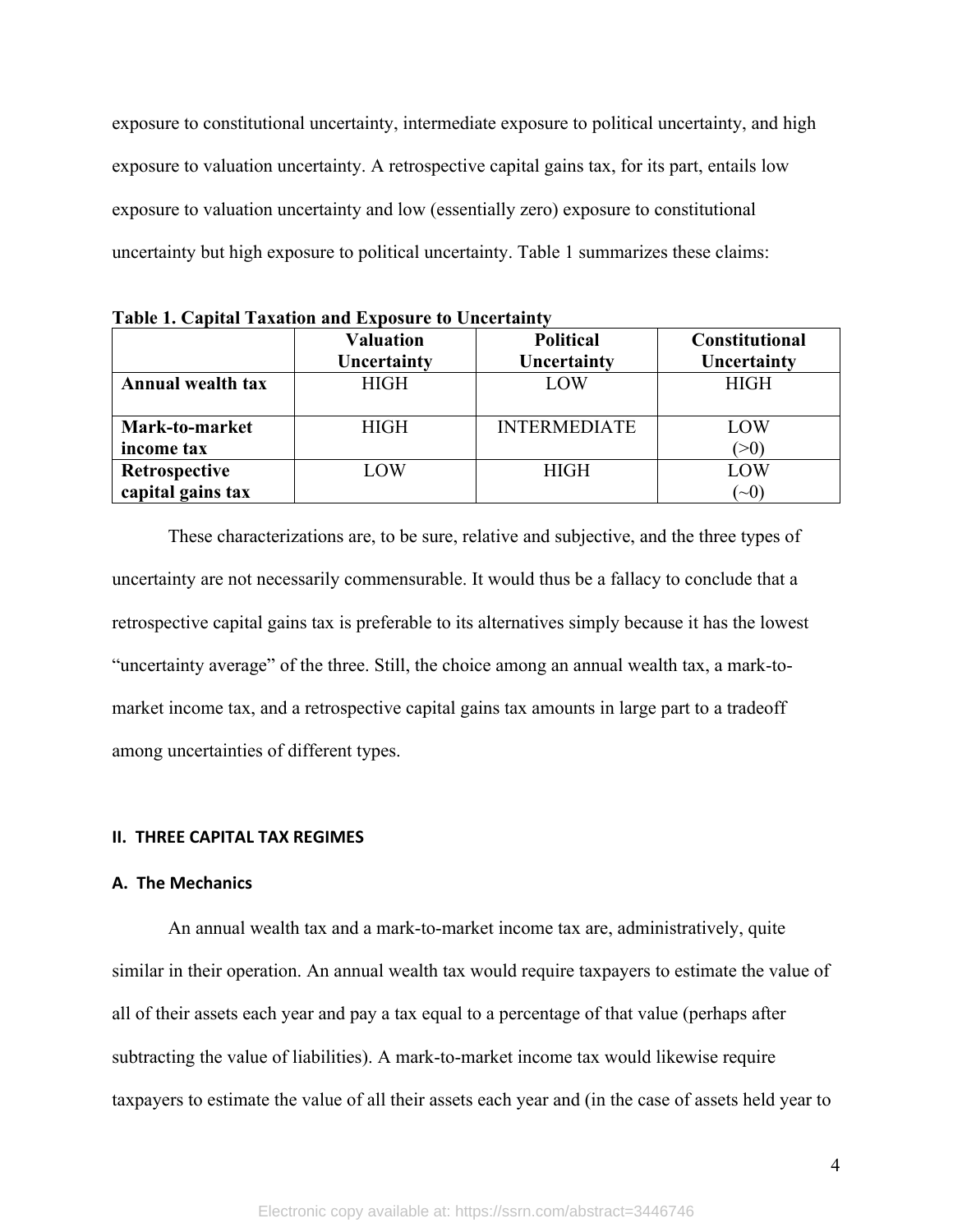year) pay a tax based on the value of those assets minus their value a year before. The informational requirements of a mark-to-market income tax are modestly higher than those of an annual wealth tax, however, for three reasons. First, a mark-to-market income tax would require taxpayers to track sales during the course of the year. By contrast, an annual wealth tax would not require taxpayers to account for assets sold during the year if the proceeds were consumed before the next valuation date. Second, a mark-to-market income tax would require taxpayers to track purchases during the course of the year. For example, if a taxpayer bought an asset on June 30 and held it until December 31, a mark-to-market regime would require the taxpayer to pay tax on the change in value over that six-month period. All that matters for an annual wealth tax, again, is the value of a taxpayer's assets on the valuation date. Third, and relatedly, a mark-tomarket income tax would require year-to-year recordkeeping, while an annual wealth tax would rely only on a point-in-time snapshot of net worth. These additional informational requirements are not trivial, but nor are they enormous. Most taxpayers will have data on their own purchases and sales over the past twelve months near at hand, and most will maintain their tax records from the previous year as a matter of course. (Indeed, federal tax law requires year-to-year record retention already.<sup>4</sup>)

A retrospective capital gains tax differs dramatically from the other two regimes in that it does not require annual valuation. No tax would be due until a taxpayer sells or exchanges an asset in an arms-length transaction—that is, until a realization event occurs. In the simplest version (Auerbach, 1991), the tax at the time of realization would be based on the realized value of the asset, the date that the taxpayer acquired the asset, and an assumed rate of return over the taxpayer's holding period (which, for reasons discussed below, should likely be set equal to the

<sup>4</sup> Treas. Reg. § 1.6001-1.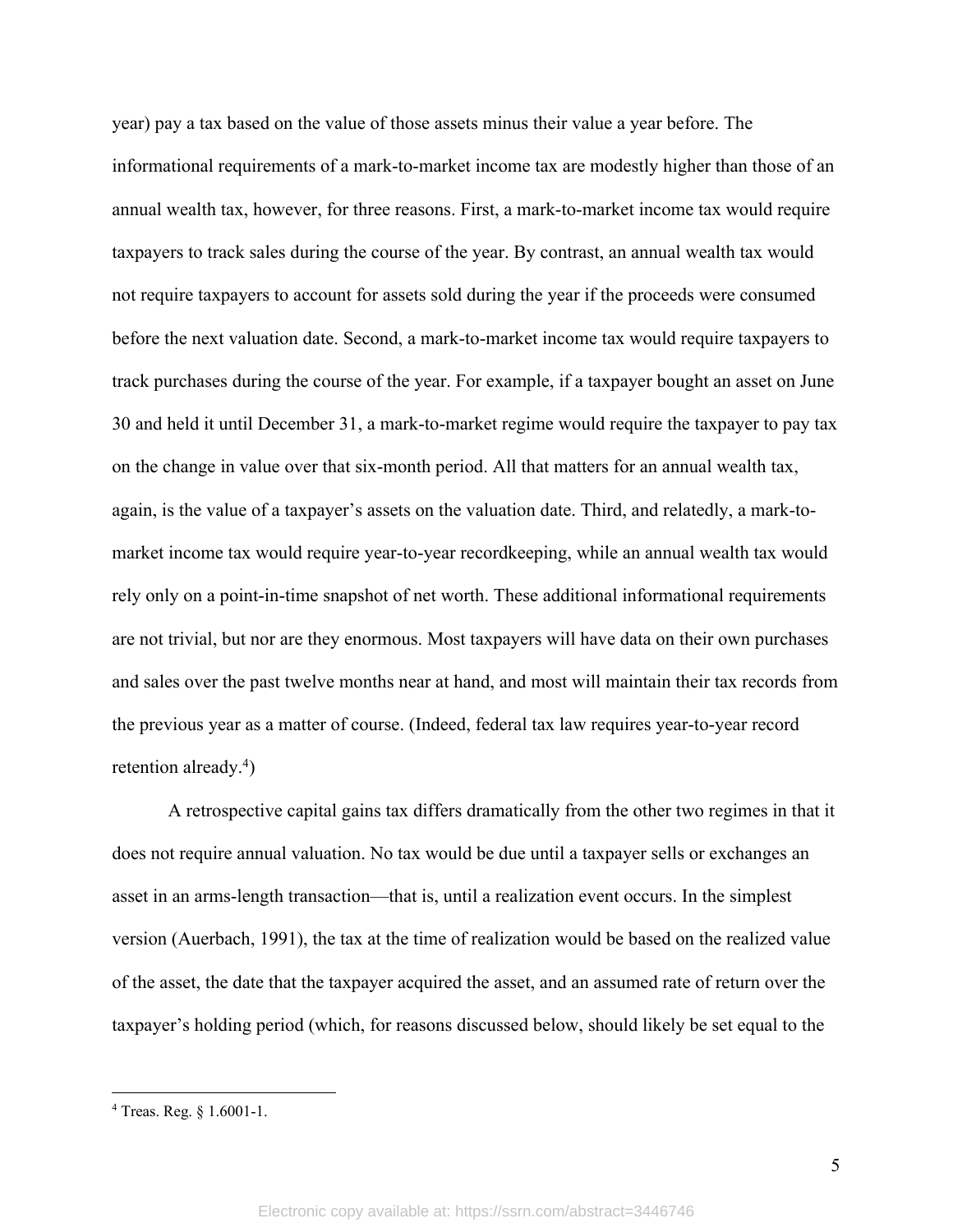risk-free rate). The tax due would be equal to the amount necessary to leave the taxpayer in the same position that she would be in if the asset had appreciated at the assumed rate of return over the holding period, ending with a value equal to the realized value, and the taxpayer had paid tax each year on a mark-to-market basis.

To illustrate, imagine that the assumed rate of return is 5%, that the capital gains tax rate is 21%, and that a taxpayer sells an asset in an arm's-length transaction on December 31, 2021 for \$110.25. Imagine, moreover, that the taxpayer acquired the asset in question on January 1, 2020. To determine the retrospective capital gains tax due, the taxpayer would engage in a threestep process:

—*First*, the taxpayer would compute the trajectory that the asset's value would have taken if the asset had appreciated at the assumed rate over the course of the holding period, ending with a value of \$110.25. Here, the asset would have appreciated from \$100 to \$105 in 2020 and from \$105 to \$110.25 in 2021.

—*Second*, the taxpayer would compute the tax that would have been due if a mark-tomarket income tax regime had applied to the taxpayer throughout the holding period. Here, the tax due under a mark-to-market regime would have been \$1.05 for 2020 (i.e., 21% x (\$105 - \$100)) and \$1.10 for 2021 (i.e., 21% x (\$110.25 - \$105)).

—*Third*, to account for the benefit of deferring the \$1.05 tax that would have been due in 2020 until 2021, the taxpayer would compute the interest charge that she would have paid if she had borrowed \$1.05 at the assumed rate at the end of 2020. Here, the interest charge would have been approximately \$0.05 and the taxpayer would have been entitled to an interest deduction worth approximately \$0.01.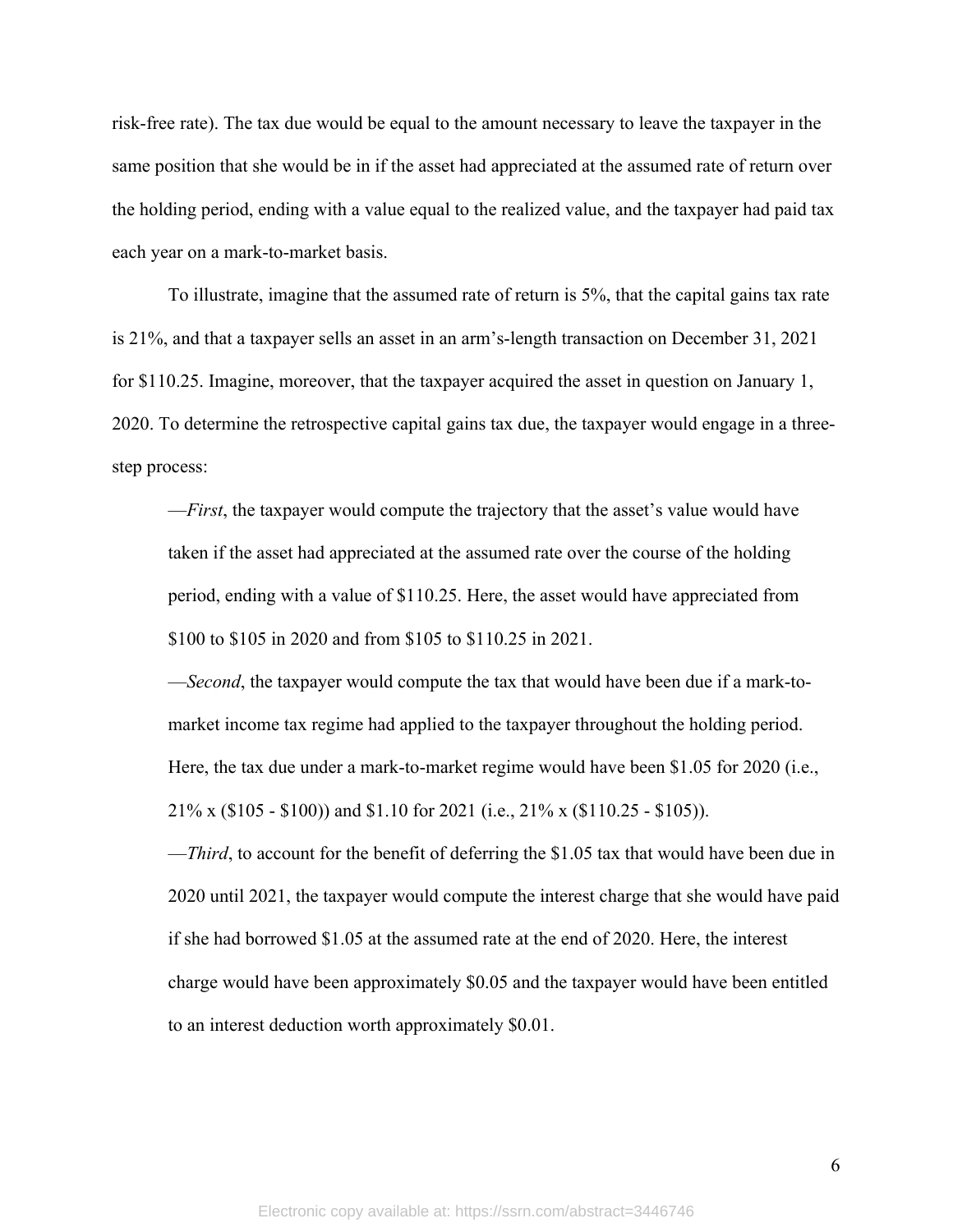The resulting retrospective capital gains tax liability would be \$2.19 (i.e.,  $$1.05 + 1.10 +$ \$0.05 – \$0.01) and the taxpayer would be left with \$108.06 (*i.e.*, \$110.25 – \$2.19). The same result is (not coincidentally) obtained by applying the following formula:

$$
T = A \left[ 1 - \left( \frac{1 + r(1 - t)}{1 + r} \right)^h \right] \tag{1}
$$

where  $T$  is the tax liability,  $A$  is the amount realized,  $r$  is the assumed rate of return,  $t$  is the tax rate, and *h* is the holding period (Auerbach and Bradford, 2004, p. 960).

As noted, the retrospective capital gains tax proposed by Auerbach (1991) is designed to leave the taxpayer as well off as she would have been under a mark-to-market regime if her portfolio had grown at the assumed rate. Note as well that an annual wealth tax can be constructed to yield the same result. To illustrate: Imagine an annual wealth tax of 1% assessed on January 1 of each year.<sup>5</sup> A taxpayer with \$100 as of January 1, 2020, would therefore pay \$1 in tax and have \$99 to invest. If she invested in an asset that appreciated at the assumed rate of 5%, then she would have \$99 x  $1.05 = $103.95$  at the end of 2020. She would again be assessed a wealth tax on January 1, 2021, this time amounting to  $1\%$  x \$103.95  $\approx$  \$1.04. If she reinvested the remaining \$102.91 in an asset that grew at the assumed rate, she would be left with approximately \$108.06 at the end of 2021—the same after-tax result as under the retrospective capital gains tax.

Another common feature of all three taxes—at least in the absence of the uncertainties discussed in the next section—is that they do not distort the timing of realization (provided that the assumed rate of return for the retrospective capital gains tax is the risk-free rate). Under a realization-based capital gains tax without a deferral charge, a taxpayer has an incentive to delay

<sup>&</sup>lt;sup>5</sup> The annual wealth tax rate that achieves parity with the retrospective capital gains tax in equation (1) is  $rt/(1+r)$ .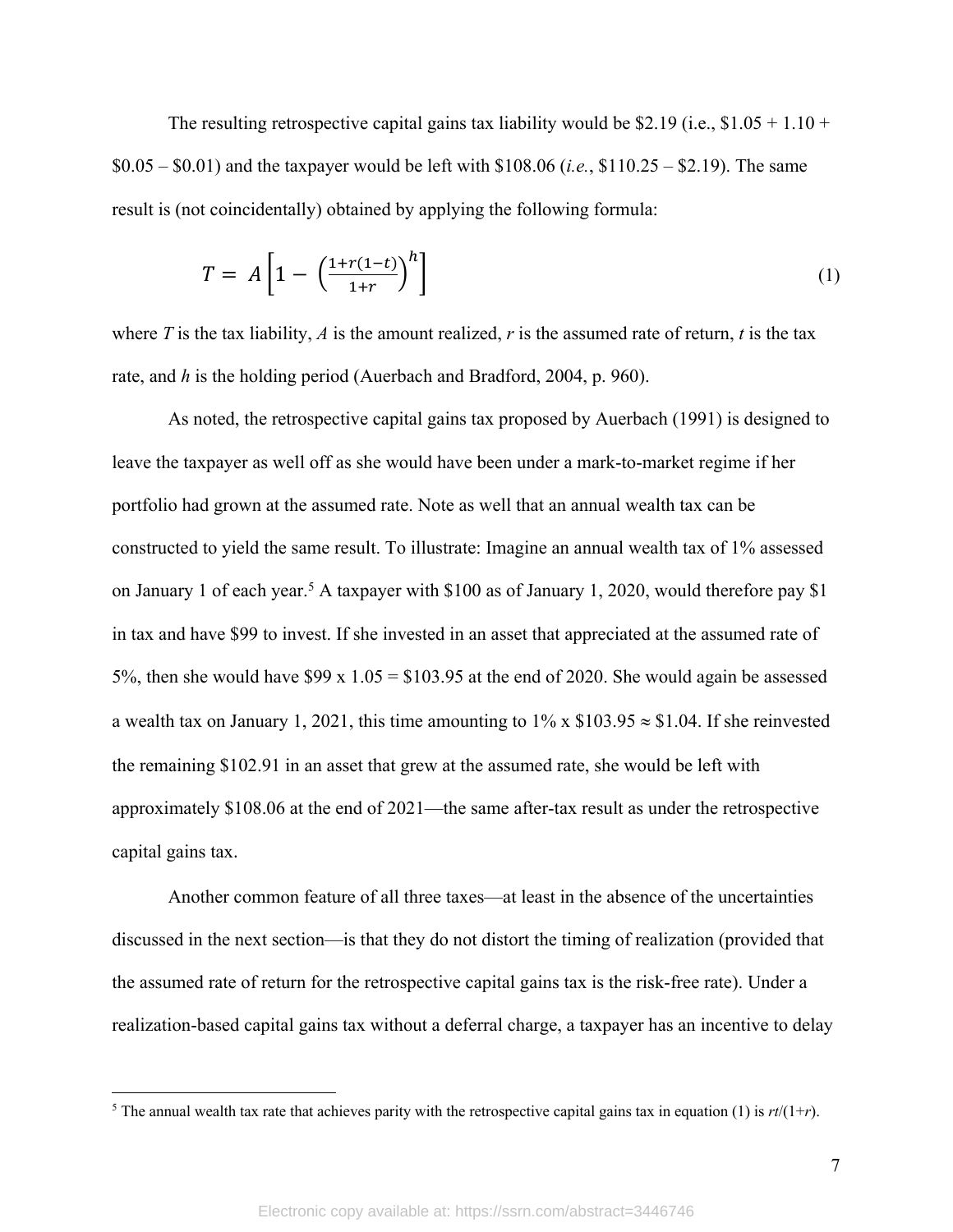the sale of an appreciated asset even if the expected rate of return is somewhat less than the riskfree rate (a phenomenon familiarly known as "lock-in") and to accelerate the sale of an asset with unrealized losses (a phenomenon sometimes known as "lock-out"). Annual wealth taxes and mark-to-market taxes eliminate unrealized gains and losses and so eliminate the worry about lock-in and lock-out. So too, under a retrospective capital gains tax, a taxpayer obtains no advantage from accelerating or delaying the sale of an asset unless she expects the asset to grow faster than the risk-free rate. Otherwise, she would be better off selling the asset today and moving her money to a risk-free investment.

An annual wealth tax is usually envisioned as an add-on to the existing income tax system, which already taxes flow income from assets (e.g., dividends and interest). By contrast, a mark-to-market income tax or a retrospective capital gains tax would be embedded within the existing income tax system. Thus an annual wealth tax would result in a double burden on the risk-free return from assets that generate flow income. Note, though, that the double-burden aspect of an annual wealth tax alongside the existing flow-income tax could be mitigated by allowing taxpayers to deduct the risk-free return from their flow-income tax liabilities.<sup>6</sup>

 $6$  To elaborate: Imagine a fixed-income asset with a value of \$100 that pays interest at the risk-free rate (again assumed to be 5%). Under a 1% annual wealth tax assessed on January 1, the taxpayer would pay a \$1 tax on that date, and her remaining \$99 would generate interest of \$4.95. That \$4.95 in interest income, however, would be subject to an additional tax under our existing flow-income tax system. If the flow-income tax rate is 21%, the taxpayer's end-of-year wealth would be  $$99 + (1 - 0.21)$ \$4.95  $\approx$  \$102.91. Put differently, the annual wealth tax would leave in place the existing income tax system's bias against flow-income-generating assets.

By contrast, under a mark-to-market income tax, no tax would be due on the change in the value of an asset that began and ended the year with a value of \$100. Only the interest component would be subject to flow-income taxation. Again assuming a risk-free rate of 5% and a flow-income tax rate of 21%, the taxpayer's end-of-year wealth would be  $$100 + (1 - 0.21)$ \$5 = \$103.95. There would be no advantage or disadvantage to holding flowincome-generating assets.

Note that this double-burden aspect of an annual wealth tax could be resolved by allowing a deduction from the flow-income tax for the risk-free return. Thus, the taxpayer in the first paragraph of this footnote would pay \$1 in wealth tax on January 1 but would owe no additional flow-income tax at the end of the year (unless the asset paid interest at a rate greater than the risk-free rate).

A retrospective capital gains tax in its most basic form would impose a double tax burden on flow-incomegenerating assets similar (though not identical) to an annual wealth tax. That is, a taxpayer who purchased a fixedincome asset for \$100, earned interest at a risk-free rate of 5%, and sold the asset at the end of the year for \$100 would owe a retrospective capital gains tax of \$1 under the formula in equation (1), on top of a flow-income tax of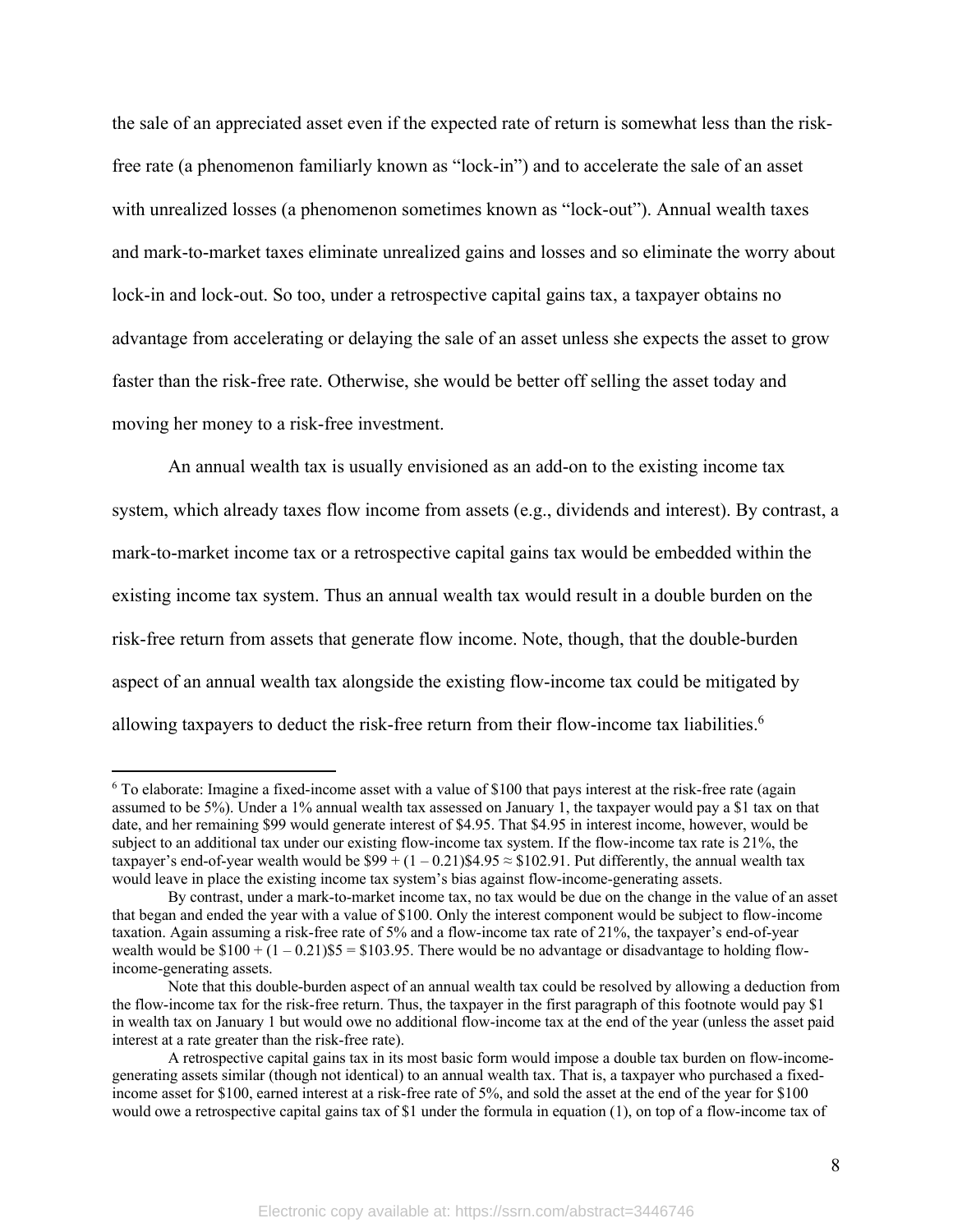#### **B. Qualifications**

The basic equivalence across the three capital taxation regimes considered here is subject to a number of well-known qualifications. The significance of these qualifications is easily exaggerated, however, and they do not weigh uniformly in favor of one regime over the others.

#### *1. Liquidity*

Perhaps the most obvious nonequivalence across the three regimes concerns taxpayer liquidity. An annual wealth tax and a mark-to-market income tax impose payment obligations upon taxpayers that may not be commensurate with liquid resources. A retrospective capital gains tax, by contrast, imposes payment obligations only upon realization, which generally (though not always) occurs when assets are exchanged for cash or its near-substitutes.

While this liquidity differential is a qualification to the rough equivalence across the three tax regimes, the qualification comes with qualifications of its own. First, for many assets (e.g., publicly traded securities), liquidity concerns are attenuated, as taxpayers can satisfy payment obligations by selling off a portion of their holdings without incurring substantial transaction costs. Second, even for less liquid assets (e.g., real estate or closely held businesses), taxpayers can obtain cash to pay wealth taxes or mark-to-market income taxes by taking out loans secured by those assets (or taking on other debt). <sup>7</sup> Third, once an annual wealth tax or mark-to-market income tax has been in place for some time, taxpayers will likely adjust to liquidity demands, just as homebuyers today anticipate property tax liabilities when making financial decisions (Schenck, 2004). Fourth and finally, insofar as liquidity constraints persist, the government can

 $0.21$ (\$5) = \$1.05, resulting in after-tax wealth of \$102.95. This double-burden aspect of the retrospective capital gains tax could be resolved by adopting the modification explained in note 10.

 $\bar{7}$  Few borrowers have access to capital on the same terms as the U.S. Treasury, and so the interest rate on a secured loan will almost certainly be higher than *r*. Note, though, that taxpayers who hold Treasury bonds in their portfolio can accomplish the equivalent of borrowing at the risk-free rate by selling off a portion of their Treasury bond holdings.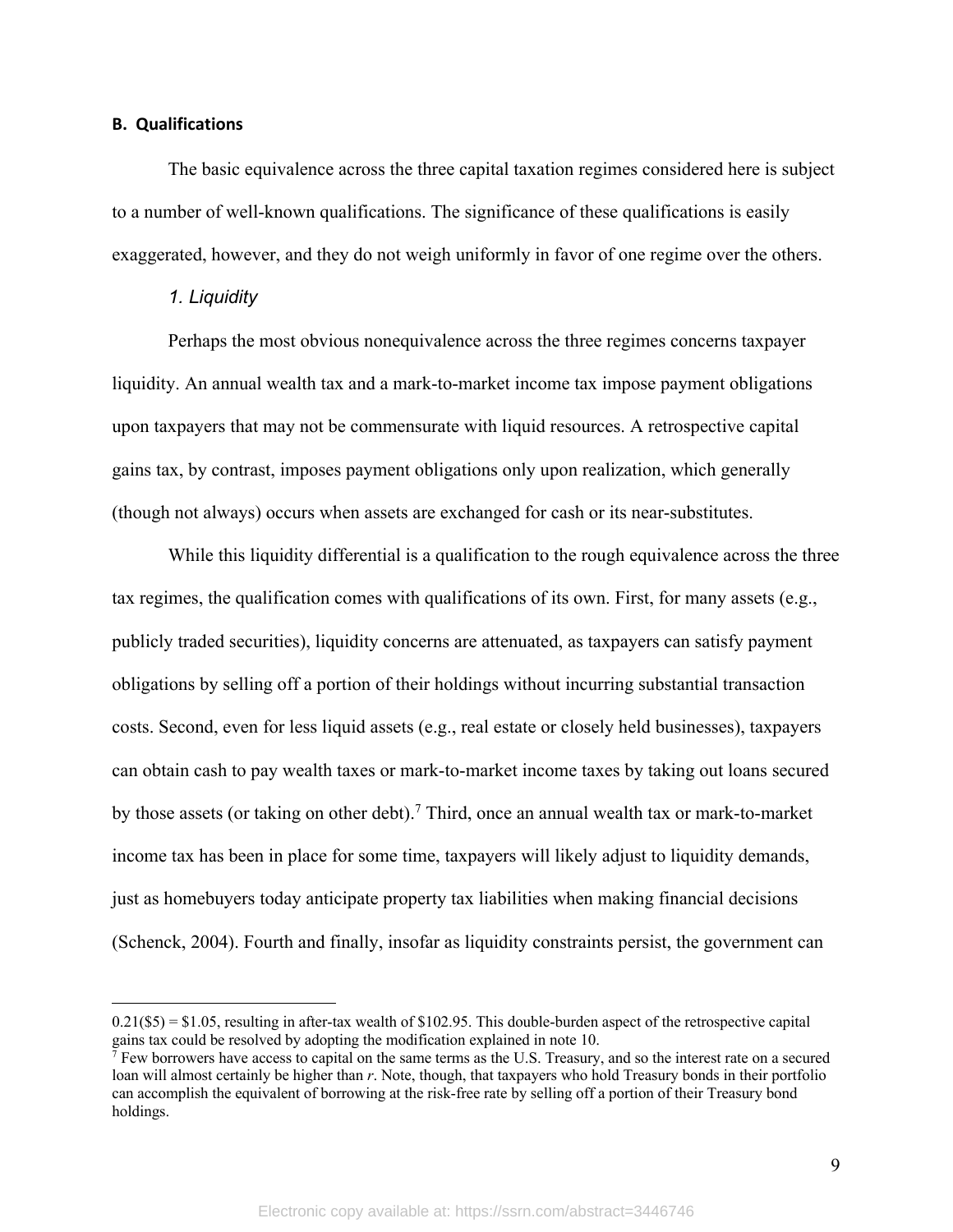step in as a secured lender of last resort to taxpayers whose immediate payment obligations exceed their liquid wealth (Andreoni, 1992).<sup>8</sup>

## *2. Abnormal Returns*

The basic equivalence across all three conditions also breaks down in the presence of abnormal returns. The return on capital can be separated into three components: the risk-free return, the return to risk-taking, and an abnormal return that may reflect economic rents, entrepreneurial labor, or asset-picking skill. As a general matter, an annual wealth tax imposes a lighter burden on abnormal returns than does a retrospective capital gains tax along the lines suggested in Auerbach (1991), which, in turn, imposes a lighter burden on abnormal returns than does a mark-to-market income tax.

To illustrate: Consider two individuals who both had a net worth of approximately \$11 billion in 2018—publishing heir Donald Newhouse and Facebook co-founder Dustin Moskovitz. In 2003, Newhouse's net worth was an estimated \$7.7 billion while Moskovitz, who was finishing up his first year of college, had a net worth near zero.<sup>9</sup> Under an annual wealth tax, Newhouse would have paid more than Moskovitz over the last 15 years because Newhouse had a higher net worth through most of that time. Under a mark-to-market income tax, Moskovitz would have paid much more than Newhouse over the last 15 years because Moskovitz's mark-tomarket income was roughly \$11 billion over that period while Newhouse's was less than a third of that. A retrospective capital gains along the lines suggested in Auerbach (1991) strikes a balance between the two extremes. Unlike an annual wealth tax, it does not give Moskovitz

<sup>&</sup>lt;sup>8</sup> Gamage (2019), writing concurrently to this paper, addresses liquidity concerns applicable to a wealth tax and arrives at conclusions broadly consistent with the discussion here.

<sup>9</sup> "The Forbes 400: The Richest People in America," *Forbes.com*, Sept. 18, 2003; "Forbes 400: The Definitive Ranking of the Wealthiest Americans," *Forbes.com*, Oct. 3, 2018.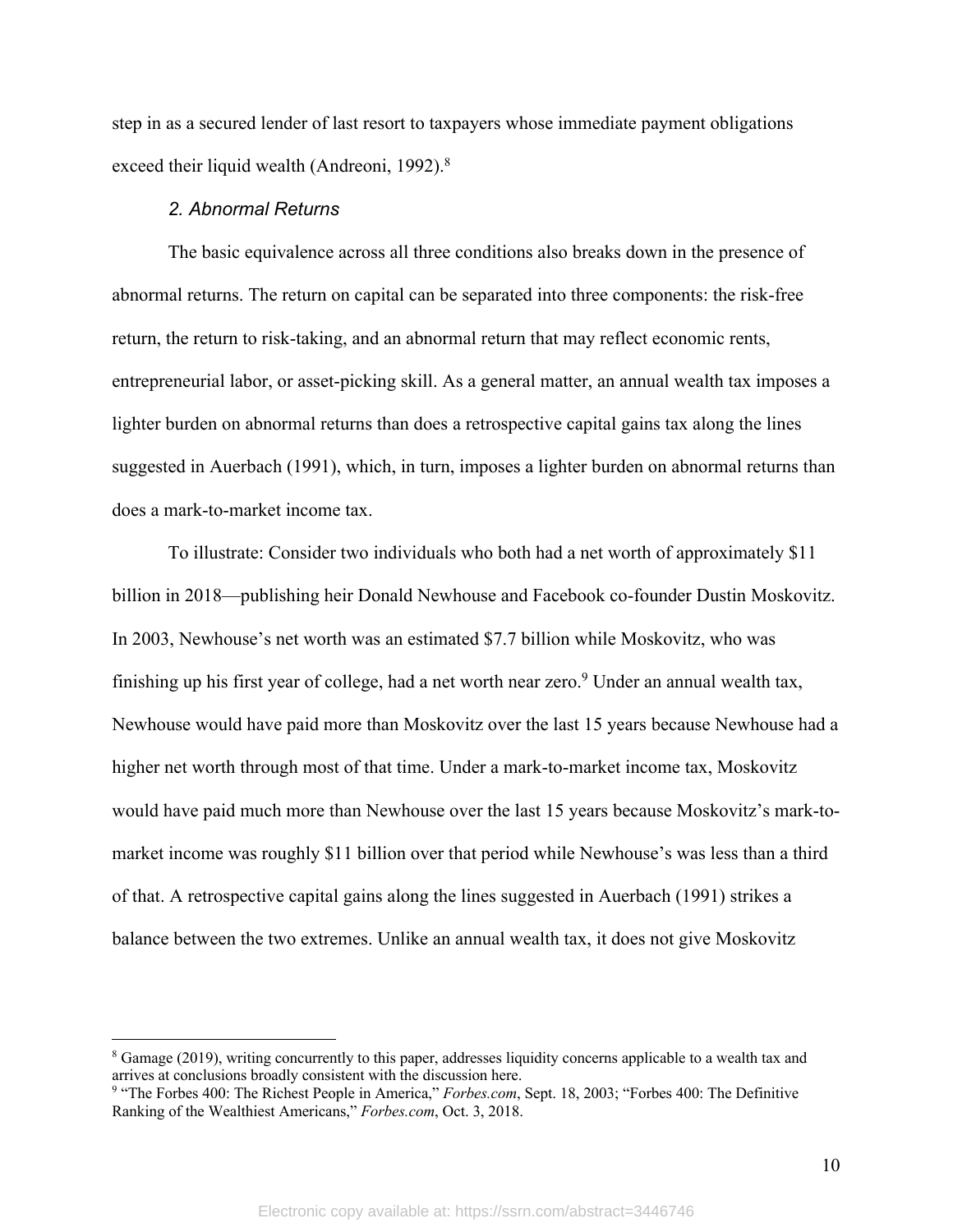"credit" for his low-net-worth years, but unlike a mark-to-market income tax, it does not charge him more than Newhouse on account of his extraordinary gains.

The normative implications of these observations are ambiguous. As an initial matter, it is not obvious whether the tax rate on abnormal returns should be equal to, higher than, or lower than the tax rate on wages or on the risk-free return to capital investment. Insofar as abnormal returns reflect compensation for entrepreneurial labor, a tax rate equal to the tax on wages will avoid distorting the allocation of labor between the larger firms, where workers will earn wages, and start-ups, where founders and early employees are likely to be compensated with equity that may later qualify for capital asset treatment (Poterba, 1989). Insofar as abnormal returns reflect profits from rent-seeking activity, then a higher rate on entrepreneurial labor is likely warranted (Rothschild and Scheuer, 2016).

A third possibility, suggested by Jones (2019), is that abnormal returns—or at least a portion thereof—reflect rewards for successful innovations that generate positive externalities. For example, the billions of dollars reaped by Travis Kalanick and other Uber founders in the company's 2019 initial public offering might be thought of as compensation for the idea of peerto-peer ride-sharing on a mobile platform. However, Kalanick and his co-founders cannot capture the full social value of their idea due to the limits of intellectual property protection and competition from later entrants such as Lyft, Via, and Juno. A reduced tax rate on Kalanick's abnormal returns might function as a sort of second-best Pigouvian subsidy for innovative activities that are difficult to target directly.

Yet even if one rejects this last argument and favors a higher tax rate on abnormal returns, this does not lead ineluctably to support for a mark-to-market income tax. First, abnormal returns are captured in the base of a consumption tax (see Bankman and Weisbach

11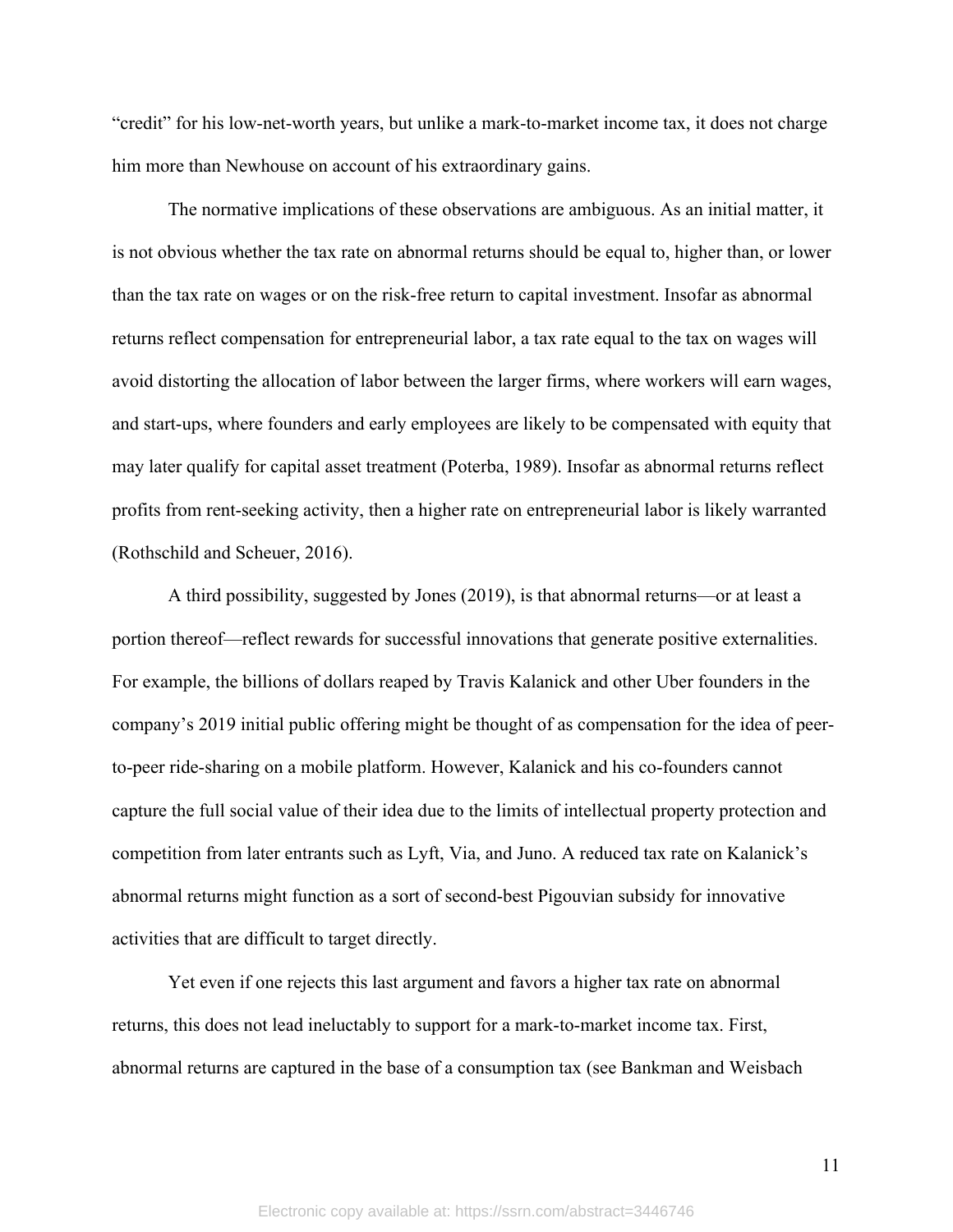(2006) for a discussion), so the objective of taxing abnormal returns could be accomplished by adopting a consumption tax in addition to a wealth tax. Second, the retrospective capital gains tax can be modified to capture abnormal returns directly. One way to accomplish this result would be to set the tax upon realization such that the taxpayer is in the same position as she would have been under a mark-to-market income tax if all abnormal gains or losses had occurred immediately after acquisition and the asset had grown at the risk-free rate thereafter (Auerbach and Bradford, 2004).<sup>10</sup> A taxpayer selling an asset that had appreciated faster than the risk-free rate would then owe an additional amount upon realization (reflecting a tax on the abnormal return backdated to the acquisition date plus deductible interest), while a taxpayer selling an asset that had fallen in value or appreciated slower than the risk-free rate would claim a corresponding loss (likewise backdated to the acquisition date, plus taxable interest). With modifications along these lines, policymakers could choose a tax rate on abnormal returns that differs (in either direction) from the tax rate on the risk-free return, all while concentrating payment obligations at the time of realization.

#### *3. Allocation of Risk*

A third qualification to the claim of rough equivalence among the three regimes concerns the allocation of risk across the private and public sectors. A classic result in the public finance literature is that a single-rate mark-to-market income tax with full loss offsets imposes no burden

 $10$  Upon realization, the taxpayer's liability would be the amount calculated according to equation (1) plus an additional charge of  $gB[1 + (1-t)r]^h$ , where *g* is the tax rate on abnormal returns, *B* is the difference between the starting price assumed in Auerbach (1991) and the taxpayer's actual basis, *t* is the tax on the risk-free return, *r* is the risk-free rate of return, and *h* is the holding period (Auerbach and Bradford, 2004). This approach has the virtue of preserving the holding period neutrality result in Auerbach (1991). If *g* is set equal to the tax rate on wages, this approach also levels the playing field between labor as an employee and entrepreneurial labor supplied at the start of the holding period for new enterprises. On first glance, it might appear to create a disadvantage for entrepreneurial labor supplied after the acquisition date for new-enterprise assets, because taxpayers will face an interest charge dating back to the acquisition date. Entrepreneurs can offset this disadvantage, however, by paying themselves wages instead of taking their compensation in the form of asset appreciation.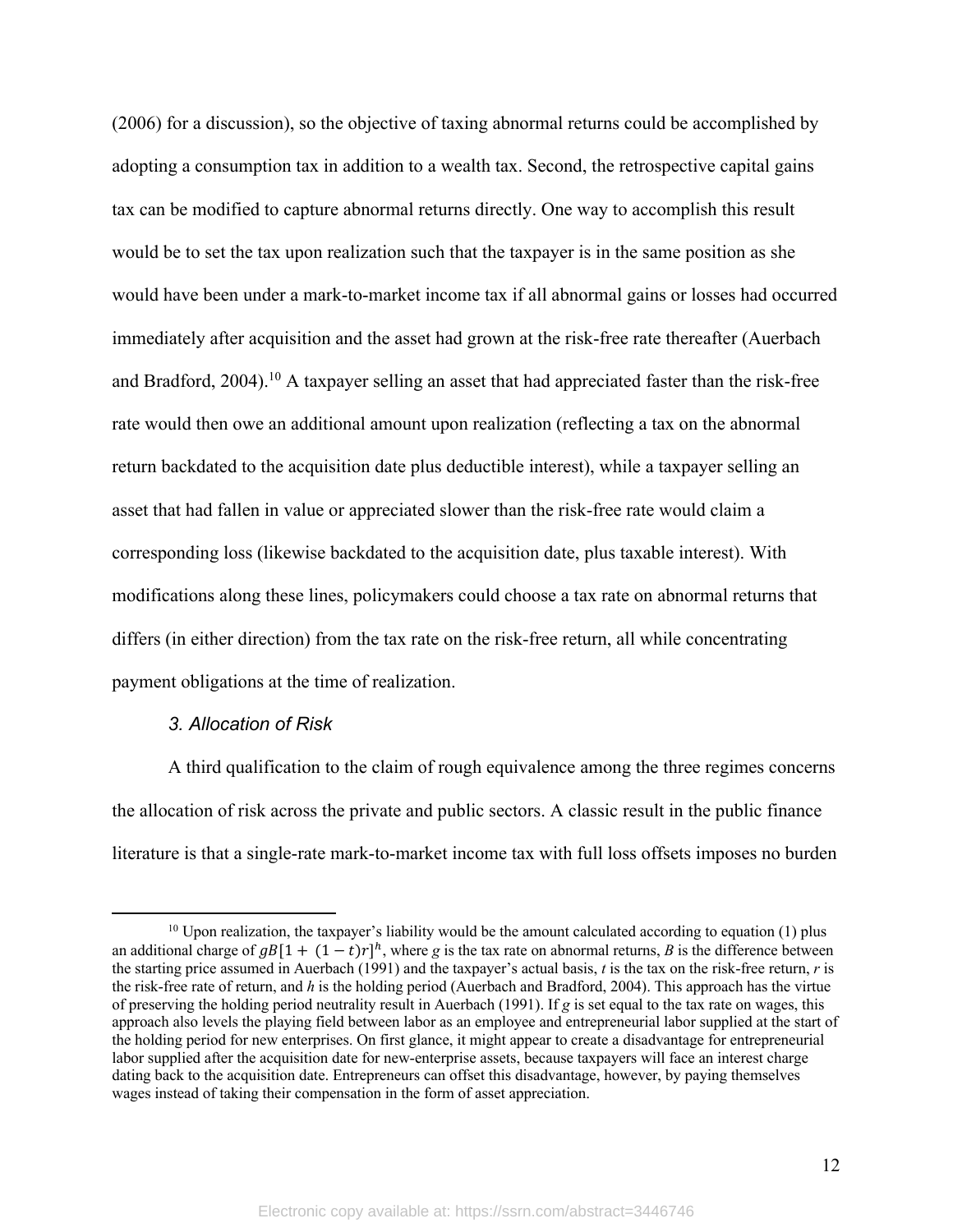on risk-taking (Domar and Musgrave, 1944). Consider a taxpayer who would have placed a \$100 bet on a particular outcome in a world without taxes. With a 50% mark-to-market income tax and full loss offsets, the taxpayer can replicate her previous position by placing a \$200 bet on the same outcome. If she prevails, her after-tax gain will again be \$100; if she loses, her after-tax loss will again be \$100. A similar result holds for an annual wealth tax and a retrospective capital gains tax (see Kaplow (1994) for further discussion).

The Domar-Musgrave result comes with caveats. For one, Domar and Musgrave envision that investors will adjust their portfolios so as to negate the effect of taxes on risky returns. The necessary adjustment will generally be larger for a mark-to-market income tax than for an annual wealth tax. To illustrate: Imagine an individual who—absent taxes—would have placed a \$100 bet on an outcome materializing within a year. To replicate that bet with a mark-to-market income tax rate of 21%, she will need to scale up her bet to \$126.58.11 To replicate the bet with a 1% wealth tax (assessed at the start of the following year), she need only scale up the bet to  $$101.01<sup>12</sup>$  The requisite scaling-up under a retrospective capital gains tax, meanwhile, will depend on whether the retrospective capital gains tax is or is not modified to capture abnormal returns. If so, then the taxpayer must make a larger adjustment (similar to an income tax); if not, then the taxpayer need only make a small adjustment (similar to a wealth tax).

Portfolio adjustment is more likely in some contexts than others. Sophisticated high-net worth individuals are perhaps likely to rebalance their holdings of lower-risk fixed-income assets and higher-risk equities in response to tax changes. It is less likely, though, that a middle-income

<sup>&</sup>lt;sup>11</sup> If she wins the bet, her after-tax gain will be  $(1 - 0.21)(\$126.58) \approx \$100.00$ . If she loses, her after-tax loss will be  $(1 - 0.21)(-1.26.58) \approx -100.00$ 

<sup>&</sup>lt;sup>12</sup> If she wins the bet, her wealth as of the following January 1 will increase by \$101.01, reduced by  $(0.01)(\$101.01)$ 

 $\approx$  \$1.01 on account of the 1% wealth tax. If she loses the bet, her wealth will decrease by \$101.01, but she will save \$1.01 in wealth tax liability.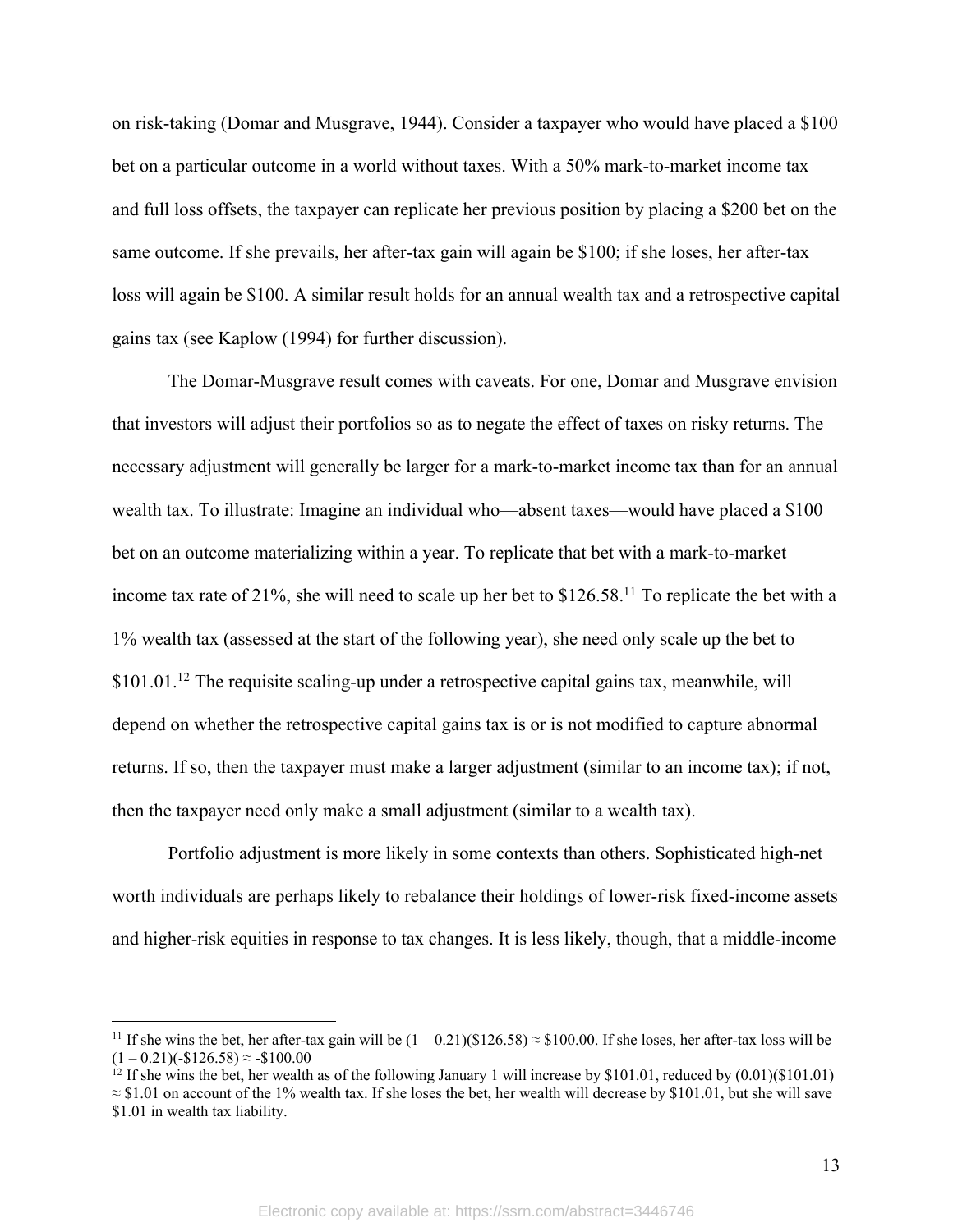household whose wealth lies primarily in owner-occupied real estate will scale up from, say, one home to 1.2658 homes in response to a 21% mark-to-market income tax. Note, though, that no clear normative implication follows from the fact that portfolio adjustments will be costly or unlikely for some taxpayers. In some cases, a higher tax rate on the risky return will prevent taxpayers from achieving their desired level of risk exposure. In other cases, a higher tax rate on the risky return may provide taxpayers with an insurance policy that they desire but otherwise would not be able to purchase (see Varian (1980) and Gentry and Hubbard (2000) for related discussions).

The flip side of the fact that income taxes reduce private-sector risk-bearing is that they shift risk to the public sector. Thus, a mark-to-market income tax will generally give the government a larger share of private-sector gains and losses than an annual wealth tax (though this of course depends upon the tax rate). Regardless of the tax regime, though, the government can adjust its own portfolio position through market transactions (Kaplow, 1994). For example, if the government adopts a mark-to-market income tax but desires the lower-risk portfolio position associated with an annual wealth tax, it can sell synthetic securities that replicate riskyasset cash flows. If it adopts an annual wealth tax but desires the higher-risk portfolio position associated with a mark-to-market income tax, it can purchase shares in private-sector enterprises.

Explicit government interventions—whether on the sell side or the buy side—may face serious political objections from those who see this as the state meddling too much in markets. If tax is the only way for the government to achieve its preferred portfolio position, then the different allocations of risk under an annual wealth tax, a mark-to-market income tax, and a retrospective capital gains tax may indeed affect the choice among capital tax regimes. For example, a mark-to-market income tax with full loss offsets will be a more effective automatic

14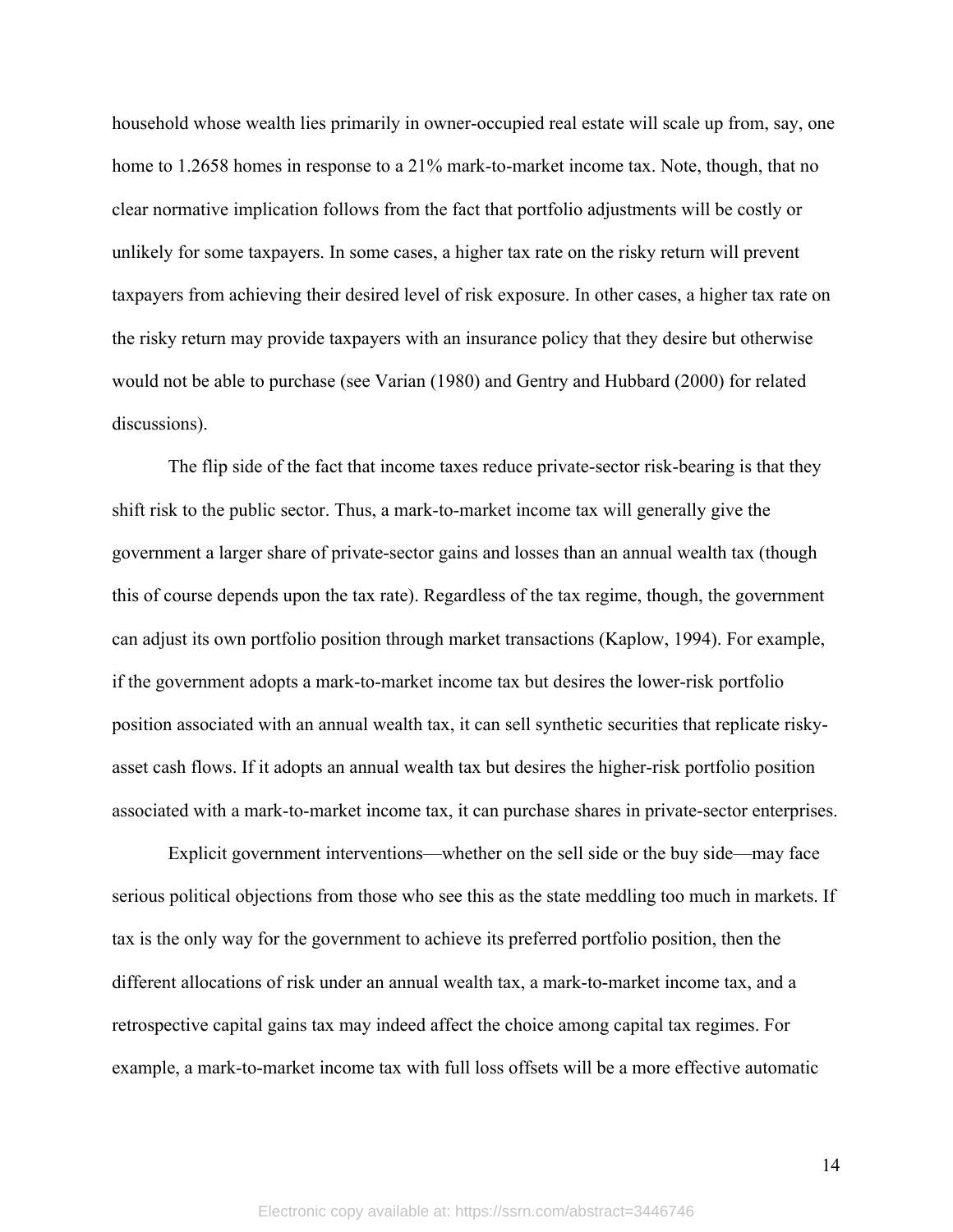stabilizer than either of the other regimes. Note, though, that this automatic-stabilizer effect depends upon the government's willingness to allow loss offsets—including, potentially, large refunds to high-net-worth taxpayers in a recession. Popular resistance to the idea of the federal government cutting large refund checks to high-net-worth investors during a downturn may interfere with a policy of full loss offsets. It is thus not immediately obvious that mark-to-market income taxation offers a more politically palatable way for the government to implement an automatic-stabilizer policy than, say, an annual wealth tax or retrospective capital gains tax combined with direct asset purchases.

#### **III. THREE TYPES OF UNCERTAINTY**

The analysis above emphasizes the rough equivalence across the three capital taxation regimes as well as a number of subtle differences. A much starker contrast emerges once uncertainty<sup>13</sup> enters the picture. This section explores three types of uncertainty: valuation uncertainty, political uncertainty, and constitutional uncertainty.

## **A. Valuation Uncertainty**

Valuation uncertainty, as the term suggests, refers to uncertainty about the value of assets that do not have readily determinable market prices. In some cases, valuation uncertainty reflects information asymmetries between taxpayers and tax authorities (e.g., the taxpayer knows that her painting is a Picasso but tells the tax authority that it was the work of a little-known artist). In other cases, the lack of price-relevant information is symmetrical (e.g., neither the taxpayer nor the tax authority knows how much Picasso would sell for at auction). Whether asymmetric or

 $<sup>13</sup>$  Asset price risk, discussed above, can be thought of as a type of uncertainty as well. Note again, though, that</sup> unlike the uncertainties discussed in this section, asset price risk does not have clear normative implications for the choice among an annual wealth tax, a mark-to-market income tax, and a retrospective capital gains tax.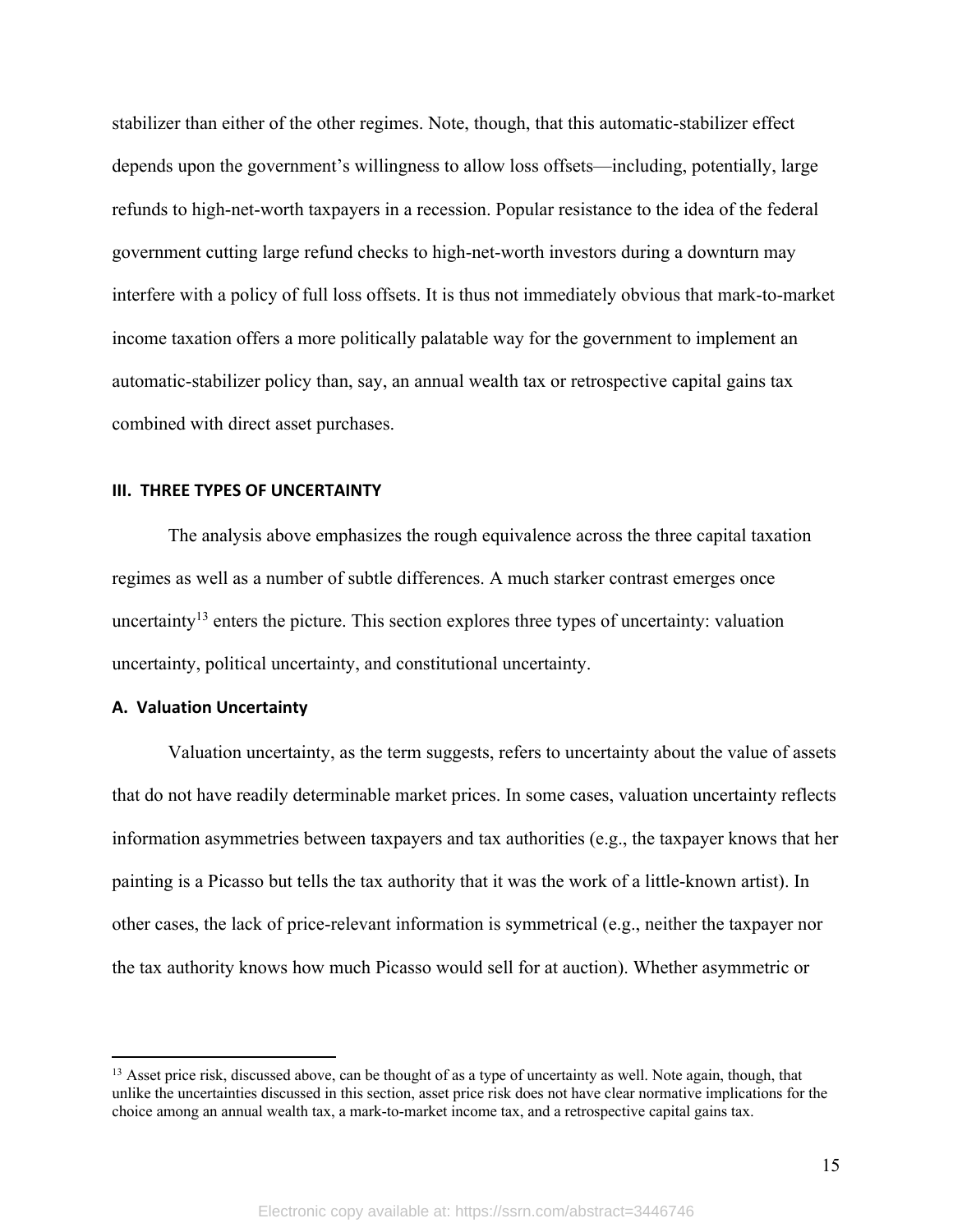symmetric, valuation uncertainty has important implications for the choice among capital taxation regimes.

Valuation uncertainty is often cited as a serious obstacle to a wealth tax (e.g., Repetti, 2000). The vulnerability of a wealth tax to valuation uncertainty is exacerbated if—as with Warren's proposal—the tax incorporates a large per-taxpayer exemption. To illustrate: If a household has a "true" net worth of \$100 million but reports a net worth of \$70 million to tax authorities, the government loses 30% of wealth tax revenue from that household on account of undervaluation. Under the Warren proposal, with a \$50 million per-household exemption, the revenue loss would be 60%. Intuitively, the fraction of revenue lost to undervaluation will be greater than the fraction of wealth that is hidden from tax authorities if the wealth tax incorporates an exemption amount.<sup>14</sup>

Revenue loss is, to be sure, not the only potentially undesirable consequence of valuation uncertainty. The costs of appraising property without an easily determinable market value (and of auditing some or all of those appraisals) are social costs that ought to be added to welfare analysis of a wealth tax. These costs are likely to be small relative to revenue, however. The Treasury Department and the Office of Management and Budget estimate that Schedules A through F and K of the Form 706 federal estate tax return, which record the value of assets and debts, consume approximately 567,000 person-hours per year (Office of Information and

<sup>&</sup>lt;sup>14</sup> Saez and Zucman (2019, pp. 1-2) appear to overlook this point when they write that:

<sup>[</sup>A]bsent tax avoidance, the [Warren] wealth tax would raise \$250 billion in 2019. . . . Based on the four published academic studies of wealth taxes abroad, we assumed that the rich would shelter 15% of their wealth, leading to our \$212 billion revenue estimate.

Note that \$212 billion is 85% of \$250 billion. Either the authors are overestimating the amount that would be raised after the rich shelter 15% of their wealth or they are underestimating the amount that would be raised absent tax avoidance, because the former figure will necessarily be less than 85% of the latter (given a \$50 million exemption for the 2% wealth tax and a \$1 billion exemption from the 1% surtax).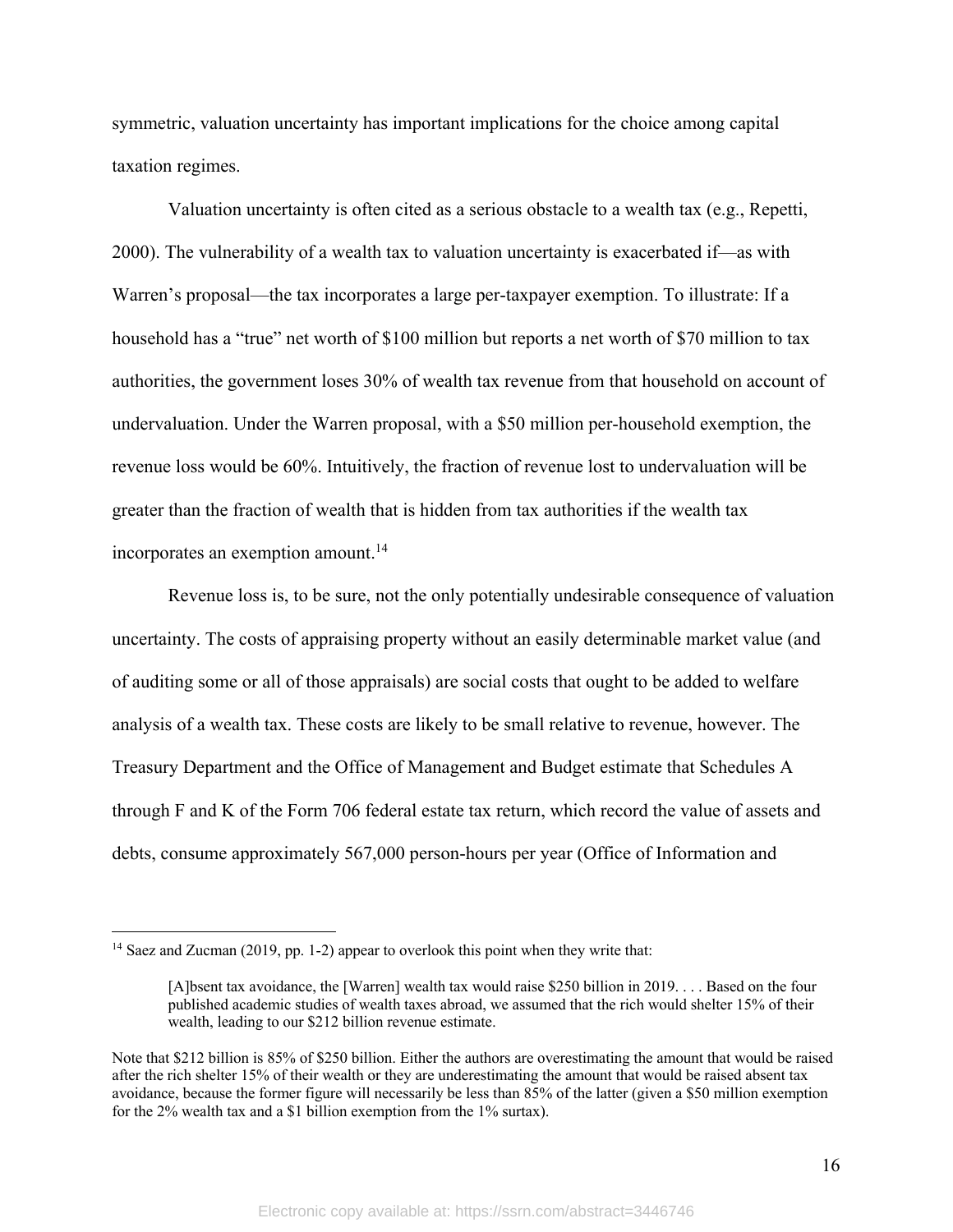Regulatory Affairs, 2019). Considering that Warren's wealth tax would apply to approximately six times as many taxpayers as the number who file federal estate tax returns each year (Saez and Zucman, 2019), this would suggest that valuation activities associated with a wealth tax on households with a net worth of \$50 million or more would impose a compliance burden of approximately 3.4 million person-hours per year, or slightly more than 45 hours per return. Even at a rate of \$100 per hour (nearly four times the average hourly pay for appraisers and assessors of real estate; see Bureau of Labor Statistics, 2019), this would amount to a total cost of \$340 million per year—less than 0.2% of the \$212 billion in revenue that Saez and Zucman (2019) estimate the tax would raise, and still well below 2% of the \$25 billion low-end revenue estimate suggested by Lawrence Summers and Natasha Sarin.<sup>15</sup> Audit costs will add to this total, but only modestly.

Beyond these valuation-related costs, the interaction between a wealth tax and valuation uncertainty will likely generate allocative inefficiencies due to differential observability of price across asset types. Investors in privately held enterprises may be able to undervalue their holdings for wealth tax purposes, while shareholders of publicly traded companies may not be. The effective wealth tax rate on public companies thus may be higher than the effective rate on private ones. The gap in effective tax rates due to differential observability may then distort firms' financing decisions. For example, a firm like Uber might decide not to offer its shares on public equity markets—even if a public offering would be the most efficient means of raising capital—because a more transparent valuation will lead to a larger wealth tax bill for shareholders. For similar reasons, a wealth tax may encourage high-net-worth households to shift

<sup>15</sup> Summers, Laurence H., and Natasha Sarin, "A 'wealth tax' presents a revenue estimation puzzle," *Washington Post*, April 4, 2019, https://www.washingtonpost.com/opinions/2019/04/04/wealth-tax-presents-revenue-estimationpuzzle.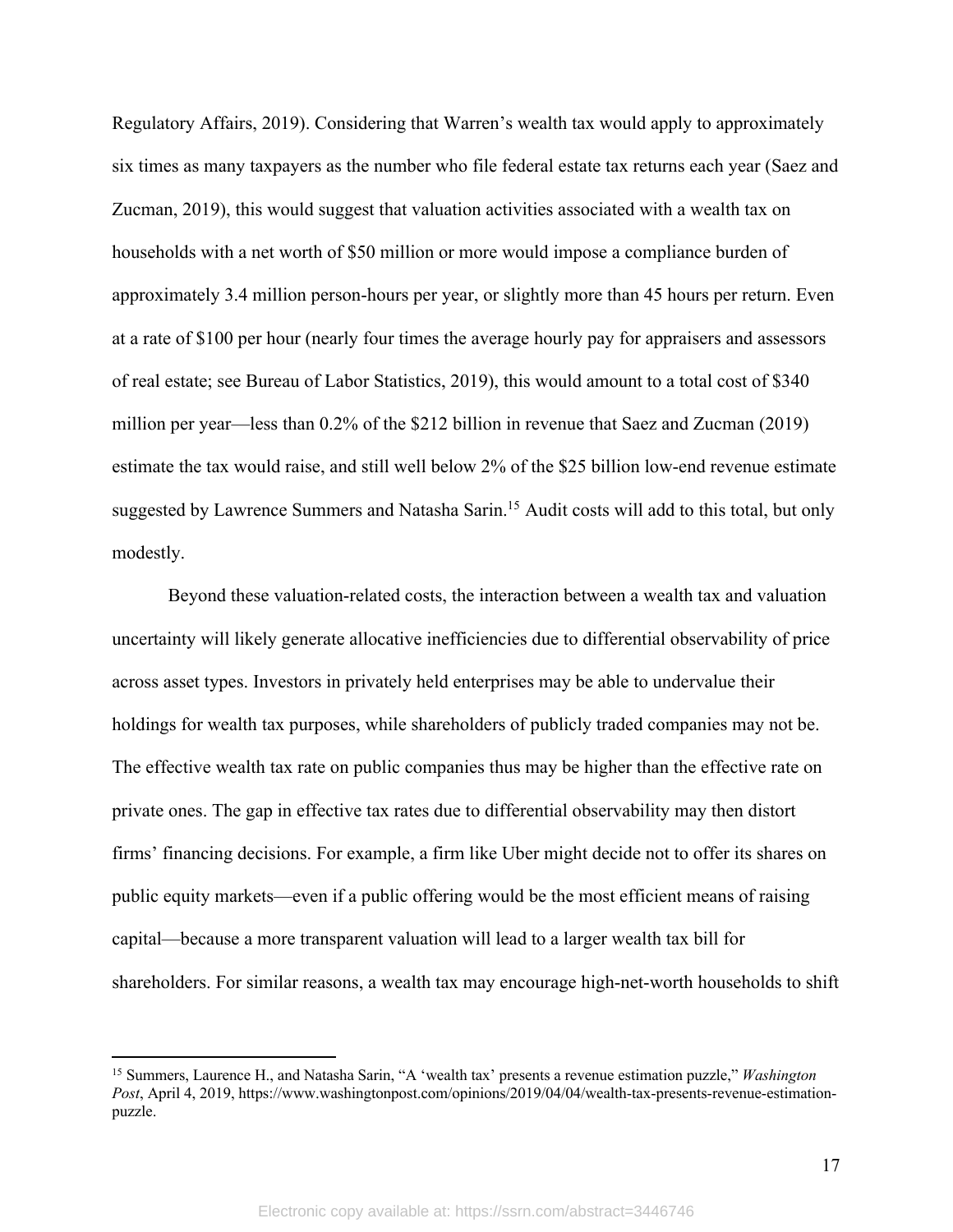their portfolios (inefficiently) towards real estate, artwork, and other hard-to-value asset types, <sup>16</sup> or to make their holdings more complex so that valuation becomes more difficult.

Like an annual wealth tax, a mark-to-market income tax is highly vulnerable to valuation uncertainty. A relatively small deviation between the reported value and the true value of an asset will have a correspondingly small effect on wealth tax revenues but could reverse the sign of mark-to-market income tax revenues. For example, if an asset with an initial value of \$100 rises in value to \$105 but the taxpayer (intentionally or unintentionally) misreports the value as \$95, the effect on revenue under a 1% annual wealth tax will be modest: the government will raise \$0.95 instead of \$1.05. Under a mark-to-market income tax with full loss offsets at a 21% rate, the effect of the same undervaluation is dramatic: a tax liability of \$1.05 turns into a tax refund of \$1.05. In other words, the same undervaluation would reduce revenue by less than 10% under an annual wealth tax but by 200% under a mark-to-market income tax.

Weighing in the other direction, a mark-to-market income tax incorporates a backstop against undervaluation: the tax benefit from undervaluation is recaptured at the time of an arm'slength sale. If the risk-free interest rate is zero, then a mark-to-market income tax will recapture at the time of sale all of the benefit that a taxpayer derives from interim undervaluations. When interest rates are positive (as they generally are), however, recapture will not be complete: a taxpayer who undervalues an asset under a mark-to-market income tax will then gain a timevalue-of-money advantage even though the nominal benefit from undervaluation is recaptured at realization.

 $16$  In theory, the distortion could go in the opposite direction: If aggressive audits and the threat of substantial penalties cause taxpayers to overstate the value of illiquid assets for wealth tax purposes, a wealth tax may lead to an inefficient reallocation of capital away from hard-to-value assets and toward publicly traded securities.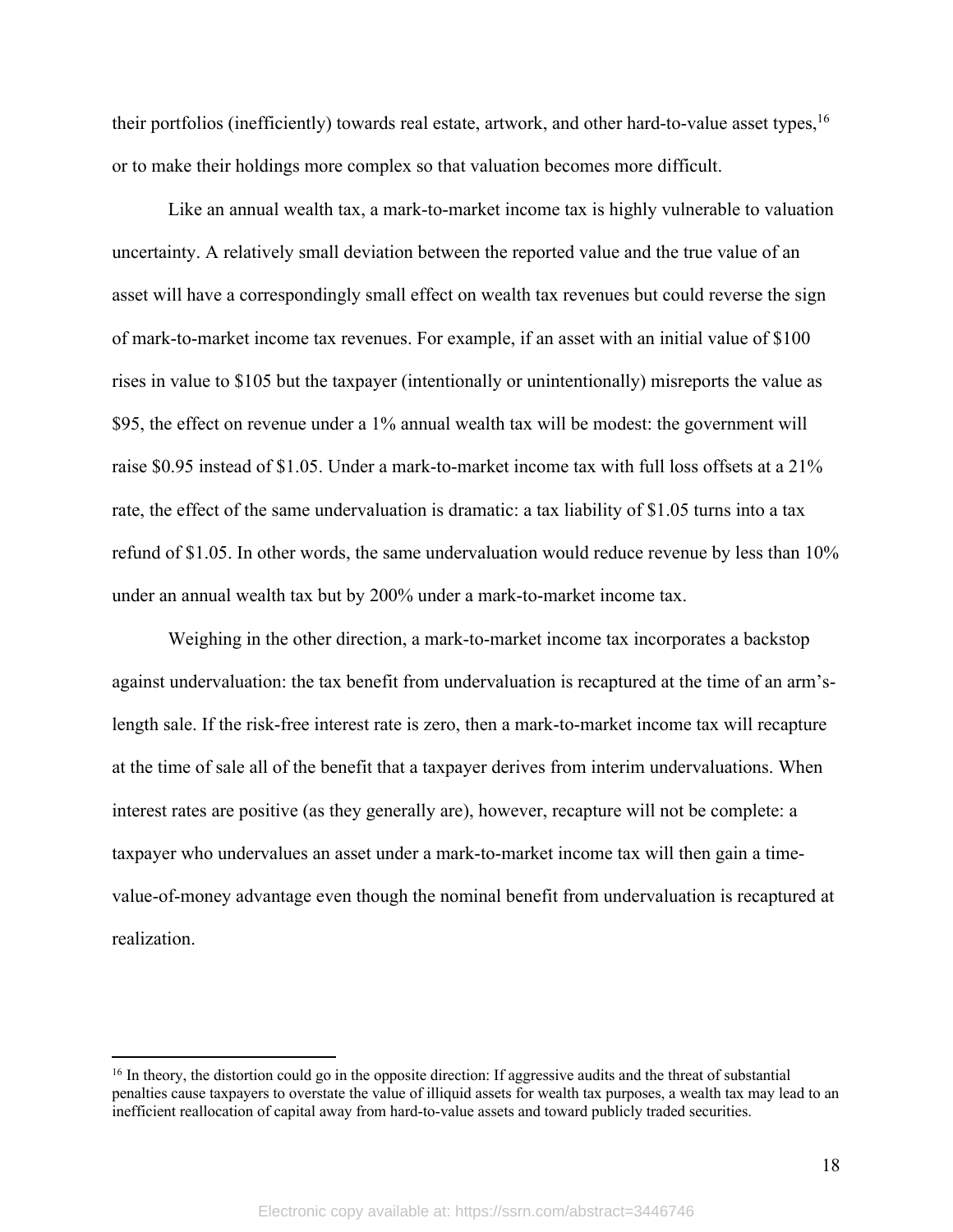To a first approximation, the benefit to a taxpayer of undervaluation is the same across otherwise-equivalent annual wealth and mark-to-market taxes. If a taxpayer under an annual wealth tax at rate of *w* assessed on January 1 of each year persuades the tax authority that an asset is worth \$5 less than it is, she will save \$5*w* at the start of each year—or \$5*w*(1 + *r*) at the end of the year—until the asset is sold and its true value is revealed. If a taxpayer under a markto-market income tax persuades the tax authority that she has suffered a \$5 loss when in fact she has not, she will derive a benefit equal to the receipt of an interest-free loan of \$5*t* that is repaid upon realization. Not coincidentally, these two benefits are equal if  $w(1 + r) = rt$ , or  $w = rt/(1 +$  $r$ ), as we have assumed is the case.<sup>17</sup> Importantly, though, the equivalence between the tax benefits of undervaluation in a mark-to-market income tax and an interest-free loan repaid at the end of the holding period presumes that the tax remains in place at the time that the asset in question is sold. If the tax is repealed, then the interest-free loan is effectively forgiven. If the tax rate is reduced, then forgiveness is partial. In this respect, valuation uncertainty and political uncertainty have compounding effects under a mark-to-market regime.<sup>18</sup>

Retrospective capital gains taxation addresses valuation uncertainty by delaying taxation until the time of an arm's-length transaction, at which point the sale price serves as a relatively reliable approximation of value. Valuation difficulties still may arise in the context of asset swaps, though these are likely to be less frequent than asset sales for which the purchase price is paid in cash. A retrospective capital gains tax that treats death as a realization event reintroduces many of the valuation challenges discussed above, but to a much lesser extent: the task of assigning values to illiquid assets once per lifetime is not nearly as daunting as the challenge of

<sup>17</sup> See supra note 5.

 $18$  Undervaluation also has the potential to destroy holding period neutrality under an annual wealth tax or a mark-tomarket income tax. A taxpayer may be reluctant to exchange an asset for cash if the asset has been persistently undervalued.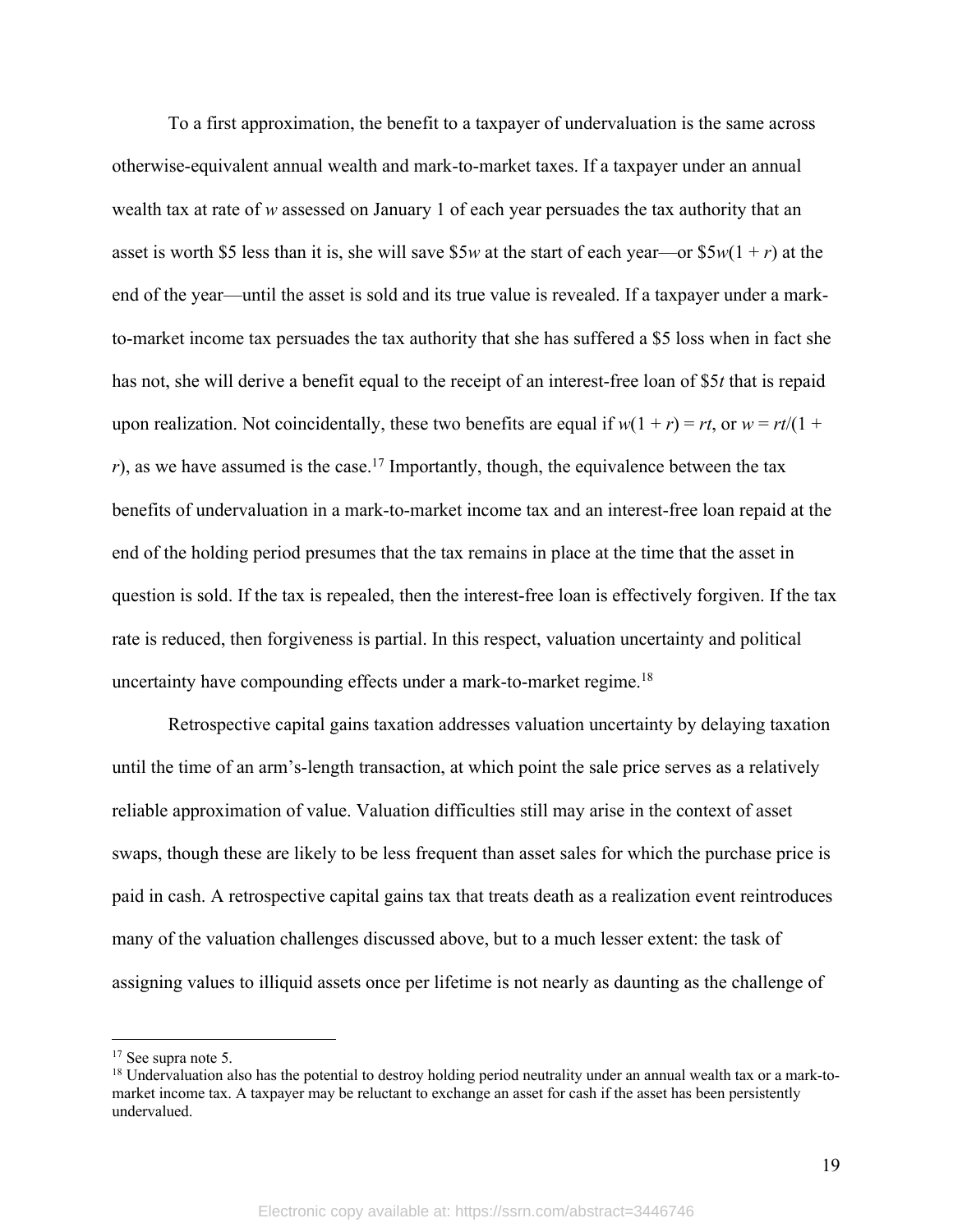annual valuation (Kopczuk, 2013). For these reasons, the reduction of valuation uncertainty is often cited as a key advantage of a retrospective capital gains tax over its alternatives—and rightly so (Auerbach, 1991; Auerbach and Bradford, 2004; Kwak, 2015).<sup>19</sup>

#### **B. Political Uncertainty**

Political uncertainty refers to uncertainty about the durability of a tax regime due to the possibility of future amendment or repeal. Any of the three capital taxation regimes evaluated here would be of inevitably uncertain duration. Knowledge that the tax in question may be ephemeral will affect the way that taxpayers respond.

The effect of political uncertainty on the operation of an annual wealth tax is relatively muted. A taxpayer who believes that an annual wealth tax will be repealed a year from now still must assess the value of her assets this year and pay tax accordingly. Of course, if and when an annual wealth tax is repealed, it ceases to play any revenue-raising or redistributive function. But until it is repealed, the shadow of repeal does not significantly undermine the tax's operation. If anything, the likelihood of repeal in the near term reduces a taxpayer's incentive to take actions that hide the value of assets from tax authorities, because the benefits from hiding value will accrue for only a few more years. For example, an annual wealth tax that is certain to persist may

<sup>&</sup>lt;sup>19</sup> Relatedly, since a retrospective capital gains tax would not require any more information than taxpayers already report and would not raise significant illiquidity concerns, the tax could be applied relatively easily to the entire population. Taxpayers presumably could rely on software solutions to perform the calculation in equation (1).

For an annual wealth tax or a mark-to-market income tax, liquidity and valuation-related challenges may counsel in favor of a large exemption that spares low- and middle-income households from having to wrestle with these issues. For an annual wealth tax, however, a large exemption would increase exposure to valuation uncertainty (see text accompanying note 14) and, moreover, would open the door to a number of avoidance opportunities, such as transfers among extended family members so as to reduce the amount of wealth above the exemption amount held by any one household.

Incorporating an exemption into a mark-to-market income tax raises additional challenges. While an exemption for taxpayers with income below a certain threshold might reduce some valuation-related administrative and compliance costs, it would also create additional administrative and compliance costs because taxpayers and tax authorities would have to keep careful track, year to year, of which changes in value have been accounted for under the mark-to-market system and which changes await taxation at realization. Asset-specific exemptions (e.g., for owner-occupied homes or for personal consumer items such as jewelry) would potentially distort investment and consumption decisions. For further discussion of exemptions under a mark-to-market regime, see Miller (2016).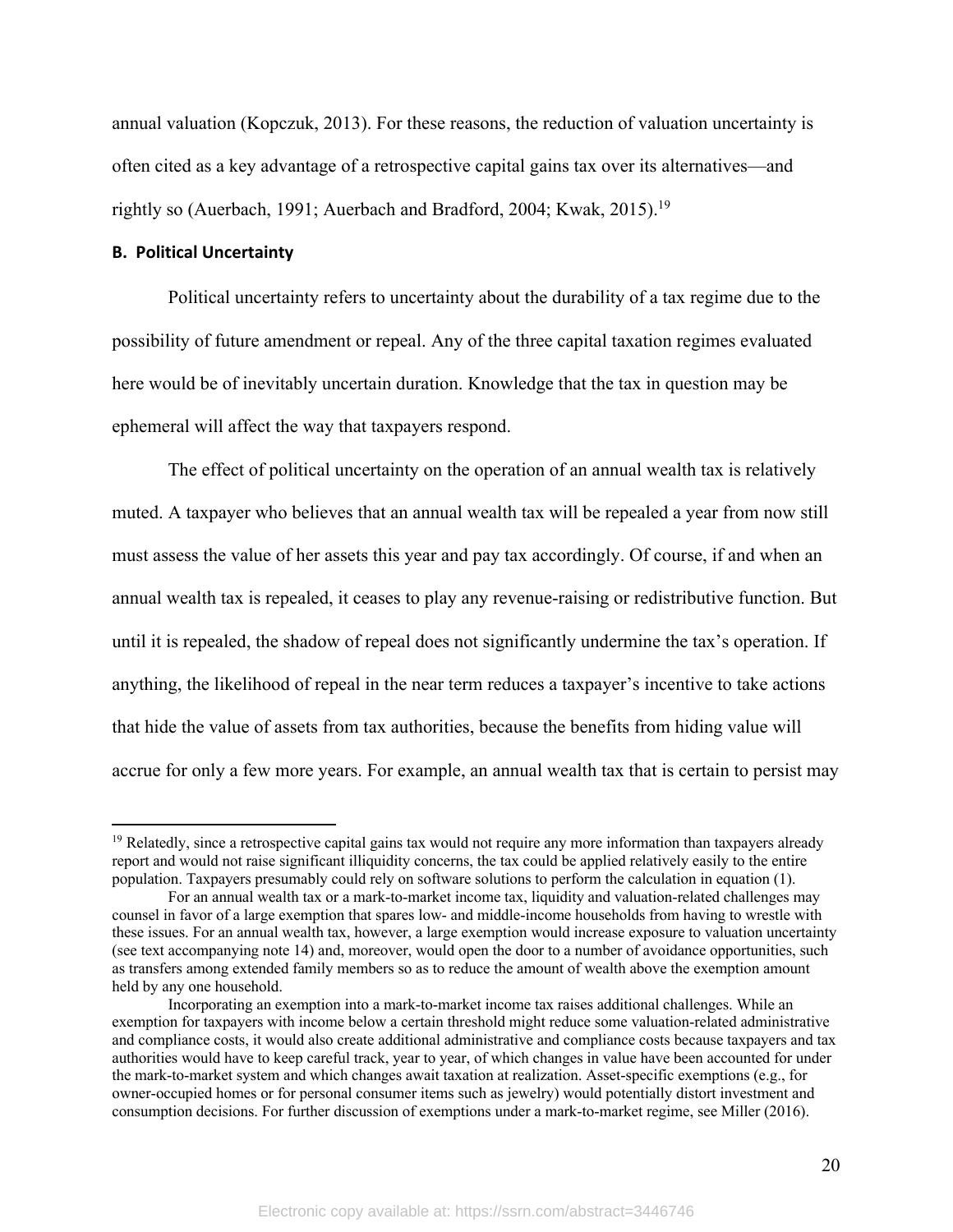cause a publicly traded firm to go private, but an annual wealth tax that is likely to be repealed in just a few years might not.

The interaction between political uncertainty and a mark-to-market income tax is more complicated. As noted above, recapture of unreported gain at the time of sale serves as a backstop against undervaluation in a mark-to-market income tax regime, especially when interest rates are low, but this backstop recedes if the tax is likely to be rescinded. Political uncertainty also may affect the willingness of policymakers to allow refunds in the event of a recession. A mark-to-market income tax with full loss offsets could be a net revenue loser if implemented shortly before a recession and repealed shortly after. The effects of political uncertainty may be more salubrious if uncertainty discourages costly avoidance. As with an annual wealth tax, uncertainty as to the duration of a mark-to-market income tax may deter taxpayers from taking actions that render asset values more opaque (e.g., taking a publicly traded company private).

The effect of political uncertainty is most pronounced in the case of a retrospective capital gains tax. Anticipation of repeal or of a rate reduction will reintroduce the holding-period distortion that retrospective capital gains taxation would otherwise eliminate (Kamin and Oh, 2019). At the extreme, if everyone expects that a retrospective capital gains tax will be repealed in the near future, then everyone has an incentive to delay realization (and thus taxpaying) until after repeal. A retrospective capital gains tax that lasts for a few years and then is repealed could raise little revenue while distorting the allocation of capital.

The problem that political uncertainty poses for a retrospective capital gains tax has no easy solution. One possibility is to encourage taxpayers to "prepay" their retrospective capital gains tax and to impose a penalty interest rate on those who do not. For example, if a taxpayer held an asset for two years and sold it for \$110.25 at the end of 2021, the expectation would be

21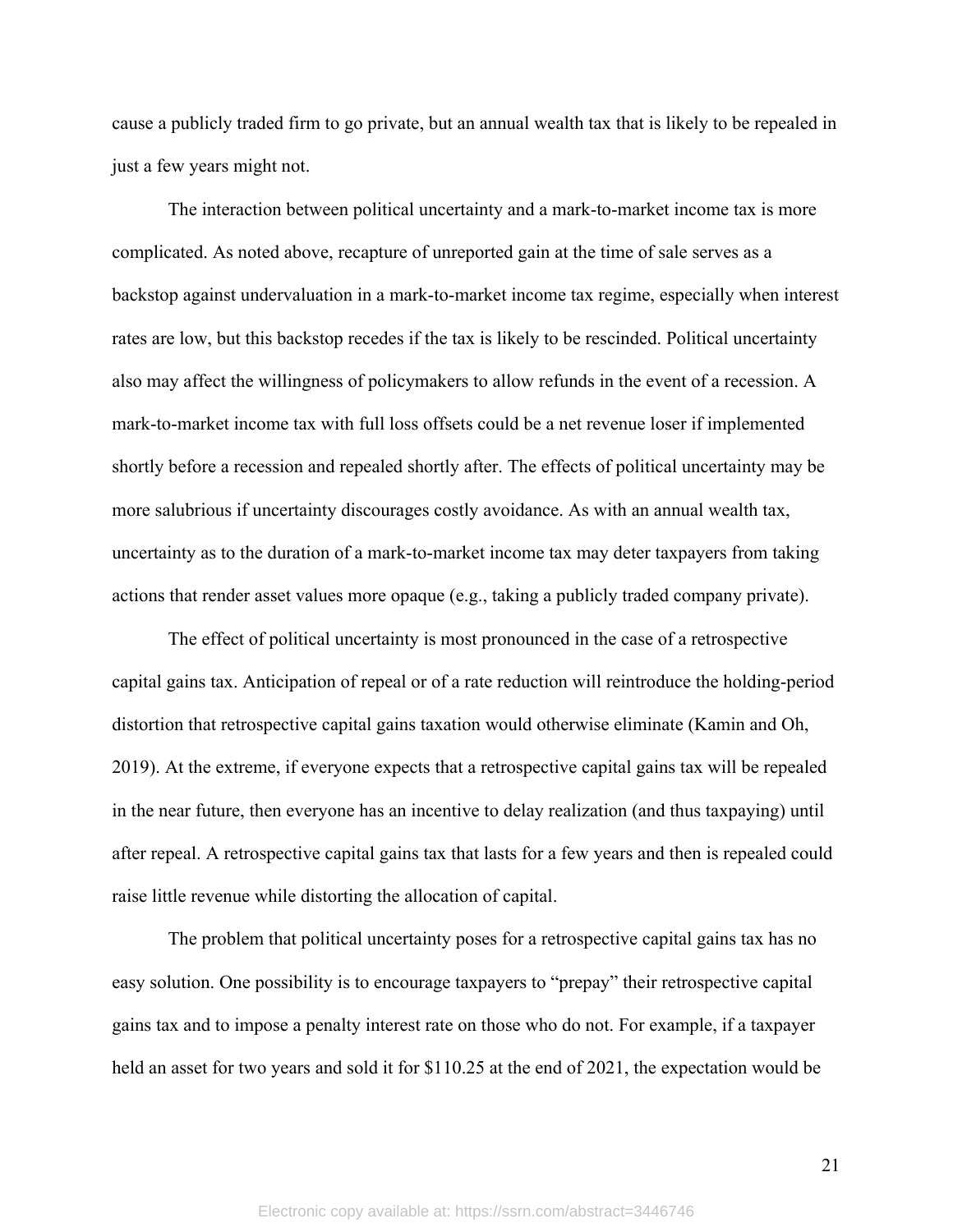that the taxpayer would have pre-paid \$1.05 at the end of 2020, with an additional \$1.10 due at the end of 2021 (assuming again a 5% rate of return and a 21% tax rate). If the taxpayer paid less than \$1.05 at the end of 2020, she would face a penalty over and above the existing deferral charge. The hope would be that prepayments would not be returned in the event of repeal, and thus the retrospective capital gains tax would be a revenue-raiser regardless of its duration (so long as the penalty were set high enough to induce prepayment). Even a prepayment system would be exposed to political uncertainty, however, as a future government might choose to return prepayments when the retrospective capital gains tax is repealed. Ultimately, then, the only way to effectively manage political uncertainty under a retrospective capital gains tax may be to build a broad and durable coalition in support of the policy.

## **C. Constitutional Uncertainty**

Constitutional uncertainty refers to the possibility that a capital taxation regime will be invalidated by the courts. Of the three regimes, an annual wealth tax is the one for which constitutional uncertainty is highest. Constitutional uncertainty surrounding a mark-to-market income tax is low (though not entirely absent), and constitutional uncertainty regarding a retrospective capital gains tax is fairly rounded to zero.

The constitutional concern with an annual wealth tax pertains to two provisions: Article I, Section 2, Clause 3, and Article I, Section 9, Clause 4. The former clause provides that "[r]epresentatives and direct taxes shall be apportioned among the several states . . . according to their respective numbers."20 The latter says that "[n]o capitation, or other direct, tax shall be laid, unless in proportion to the census or enumeration herein before directed to be taken."

22

 $20$  The rest of the clause specifies that, for purposes of apportionment, a state's population includes the whole number of "free persons" and "three fifths of all other Persons" (i.e., slaves). Section 2 of the Fourteenth Amendment explicitly overrides the three-fifths provision with respect to the apportionment of representatives but does not address direct taxation.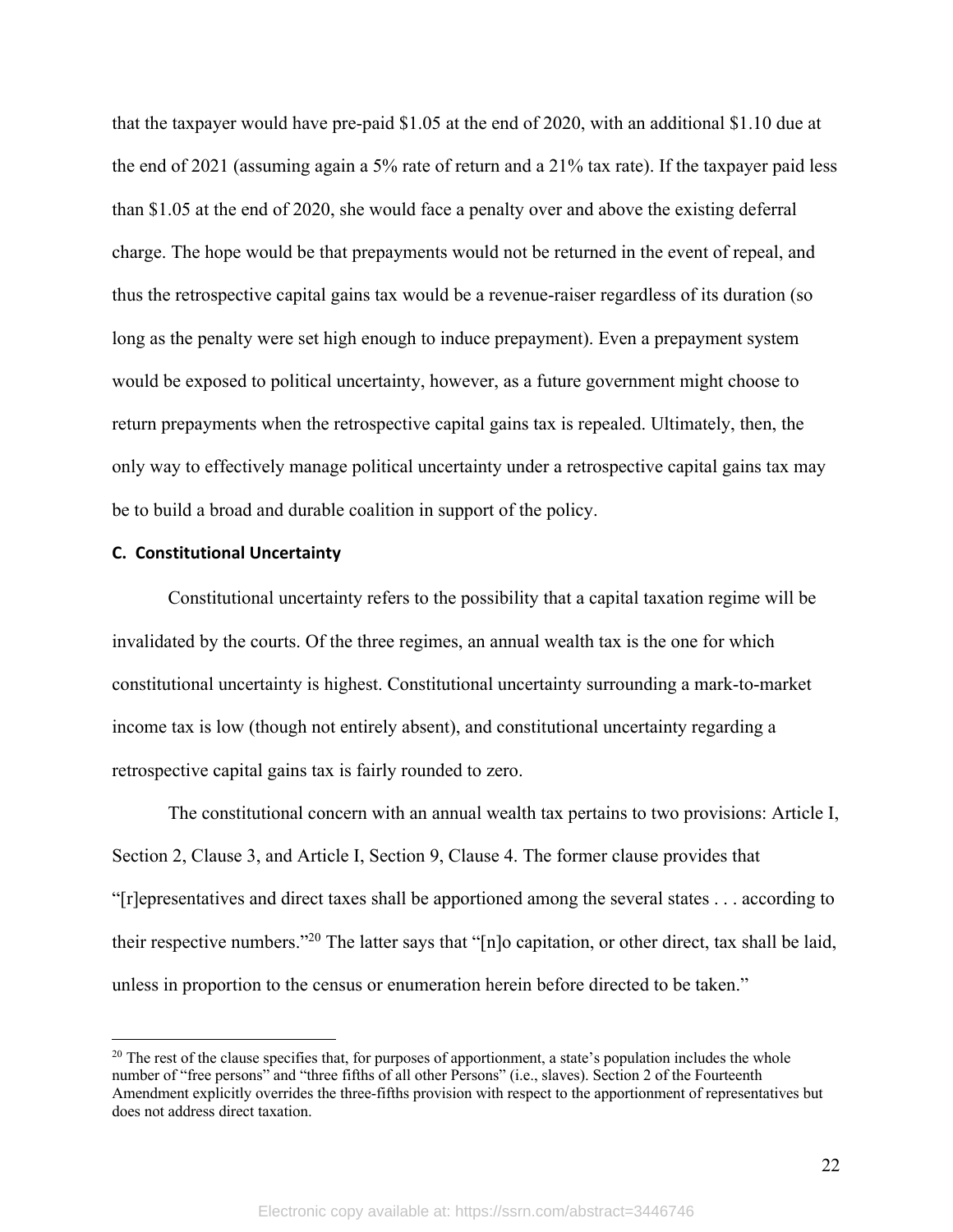Apportionment in this context means that revenue must be prorated among the states on the basis of population (e.g., if California constitutes one-sixth of the U.S. population, it must supply onesixth of the direct tax revenue—neither more nor less). These provisions present the challenge of determining what, if anything, is a "direct tax" subject to the apportionment requirement.

Supreme Court case law on the subject is relatively thin. In the 1795 case of *Hylton v. United States*, the Court ruled that a yearly \$16 tax on carriages was not a direct tax subject to apportionment. In the days before the Court issued majority opinions, Justice Samuel Chase writing only for himself—said that "[t]he rule of apportionment is only to be adopted in such cases where it can reasonably apply," and not where it would result in "very great inequality and injustice."21 Justice Chase's view would seem to support the constitutionality of an unapportioned wealth tax, because apportionment of the wealth tax would lead to large disparities between richer and poorer states.

Alas, Justice Chase's solo opinion in *Hylton* is not the last word on the subject. In a trio of cases from 1869 to 1880, the Court clearly stated that the category of direct taxes includes taxes on the value of real property.<sup>22</sup> The Court went several steps further in the 1895 case *Pollock v. Farmers' Loan and Trust Co.*, when it held that taxes on real and personal property as well as taxes on the income from real and personal property—were direct taxes.23 The holding of *Pollock* was repudiated by the Sixteenth Amendment, ratified in 1913, which provides that

<sup>21</sup> *Hylton v. United States*, 3 U.S. (3 Dall.) 171, 174 (1796).

<sup>22</sup> See *Veazie Bank v. Fenno*, 75 U.S. (8 Wall.) 533, 544 (1869) ("It may be rightly affirmed, therefore, that in the practical construction of the Constitution by Congress, direct taxes have been limited to taxes on land and appurtenances, and taxes on polls, or capitation taxes."); *Scholey v. Rew*, 90 U.S. (23 Wall.) 331, 347 (1874) ("Taxes on lands, houses, and other permanent real estate have always been deemed to be direct taxes, and capitation taxes, by the express words of the Constitution, are within the same category, but it never has been decided that any other legal exactions for the support of the Federal government fall within the [direct tax category]."); *Springer v. United States*, 102 U.S. 586, 602 (1880) ("[D]irect taxes, within the meaning of the Constitution, are only capitation taxes . . . and taxes on real estate.").

<sup>23</sup> *Pollock v. Farmers' Loan & Trust Co.*, 157 U.S. 429, 558 (1895).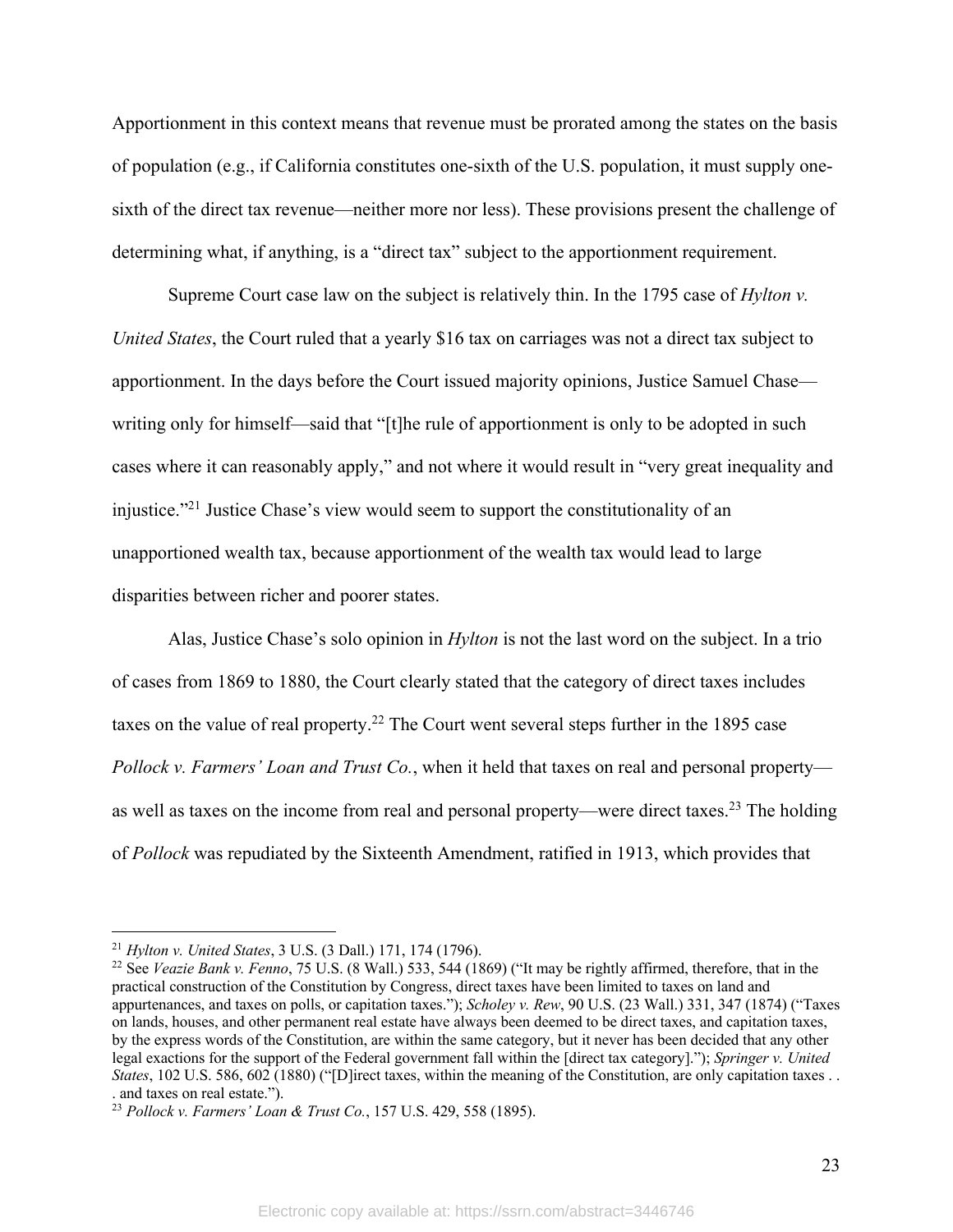"taxes on incomes, from whatever source derived," are exempt from the apportionment requirement. The Sixteenth Amendment did not, however, explicitly repeal the direct tax clauses. Indeed, during the Senate debate over the Sixteenth Amendment, Senator Anselm McLaurin of Mississippi proposed that the references to "direct taxes" in Article I be stricken entirely, but Senator Norris Brown, who proposed the initial version of the amendment, specifically rejected that suggestion (Jensen, 2002).

A federal tax on the value of real property could potentially be reconciled with the apportionment requirement if revenues from each state were rebated to residents from that state on a per-capita basis. The tax on real estate would then be "apportioned among the several states . . . according to their respective numbers": net revenue from each state would be equal to its population multiplied by zero. State-to-state disparities would be nontrivial, but not enormous: a 2% wealth tax on households with a net worth above \$5 million—with revenues from real assets rebated to state residents—would result in a rebate of approximately \$274 per person in Connecticut and \$2 per person in West Virginia. Absolute disparities would be even smaller if, as under Warren's proposal, the exemption were set at \$50 million rather than \$5 million. Rebating the real property portion of wealth tax collections would reduce net revenue, but not hugely: according to IRS data, real property constitutes 14% of total assets for households with net worth above \$5 million and 7% of total assets for households with net worth above \$50 million. 24

Most worryingly for wealth tax proponents, a series of post-Sixteenth Amendment decisions have suggested that the category of direct taxes includes not only taxes on the value of real property but also taxes on the value of personal property. In the 1920 case *Eisner v.* 

<sup>&</sup>lt;sup>24</sup> All of these calculations are based on the IRS Statistics of Income Division's Personal Wealth Statistics for 2013 (the most recent year for which personal wealth data is available from the Service).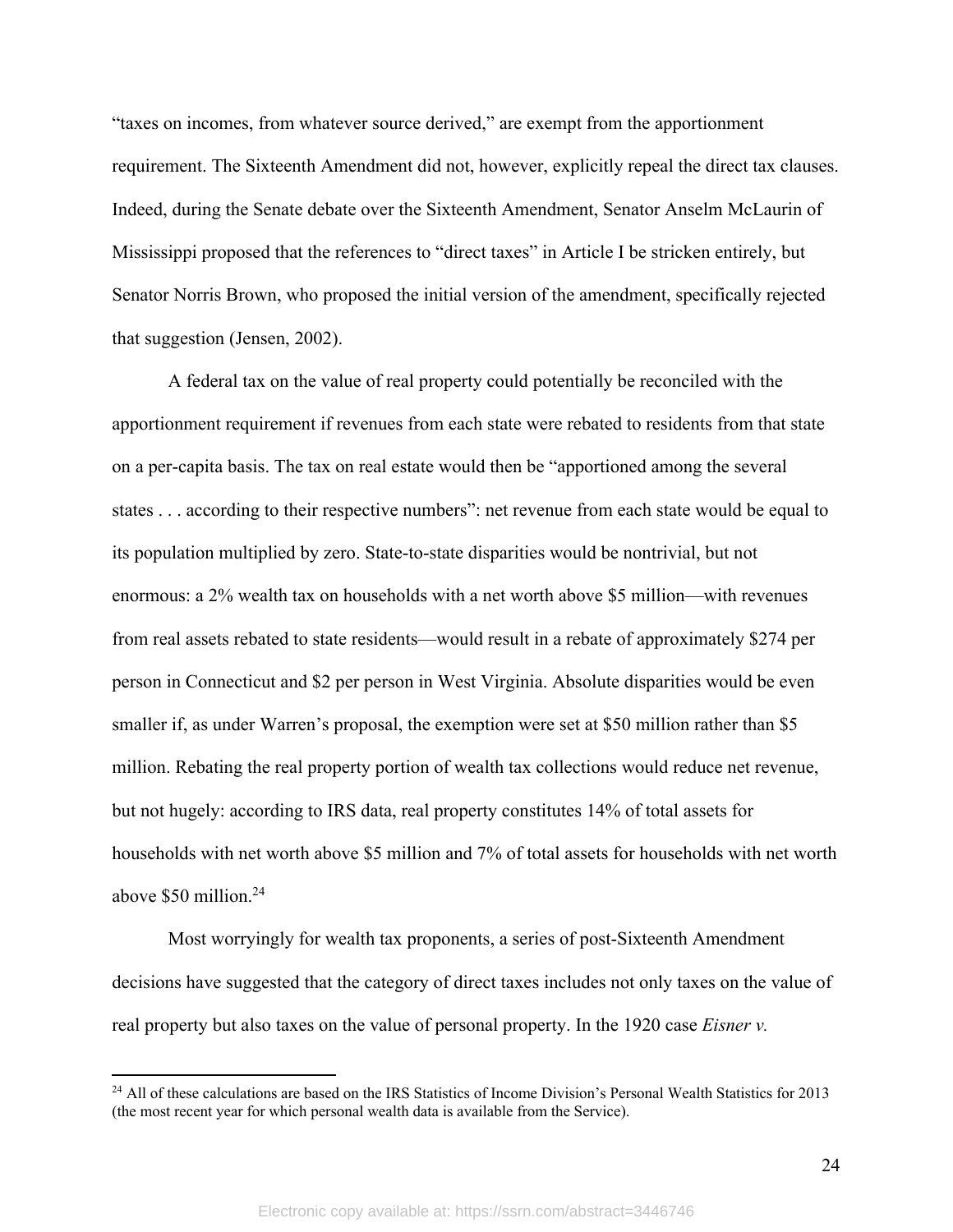*Macomber*, the Court stated that the Sixteenth Amendment did not "repeal or modify, except as applied to income, those provisions of the Constitution that require an apportionment according to population for direct taxes upon property, real and personal.<sup>225</sup> Again in the 1945 case *Fernandez v. Wiener*, the Court said that "Congress may tax real estate or chattels *if the tax is apportioned* . . . ."26 Finally and most recently, in *National Federation of Independent Business v. Sebelius*, Chief Justice Roberts—in the course of upholding the Affordable Care Act's individual mandate—said that even after the Sixteenth Amendment, "we continued to consider taxes on personal property to be direct taxes."27

Leading legal scholars have argued in the years before and after *NFIB v. Sebelius* that the category of direct taxes does not include a national wealth tax, even if the wealth tax includes real property in its base (Ackerman, 1999; Johnsen & Dellinger, 2018). Whether or not one is persuaded by these scholars' arguments, it is difficult to say with confidence that the Supreme Court as currently composed will find the arguments persuasive as well. An annual wealth tax would thus be clouded by constitutional uncertainty, at least until the Supreme Court resolved the question one way or the other.

Constitutional uncertainty with respect to a mark-to-market income tax is more muted. A mark-to-market income tax is, after all, an income tax, and the Sixteenth Amendment makes clear that income taxes need not be apportioned. What is not quite so clear is whether the word "incomes" in the Sixteenth Amendment includes unrealized gains. The worst case for mark-tomarket income tax proponents is *Eisner v. Macomber*, which states—albeit in dicta—that "income" is "*not* a gain *accruing* to capital, not a *growth* or *increment* of value *in* the investment;

<sup>25</sup> *Eisner v. Macomber*, 252 U.S. 189, 206 (1920).

<sup>26</sup> *Fernandez v. Wiener*, 326 U.S. 340, 352 (1945) (emphasis added).

<sup>27</sup> *National Federation of Independent Business v. Sebelius*, 132 S. Ct. 2566 (2012).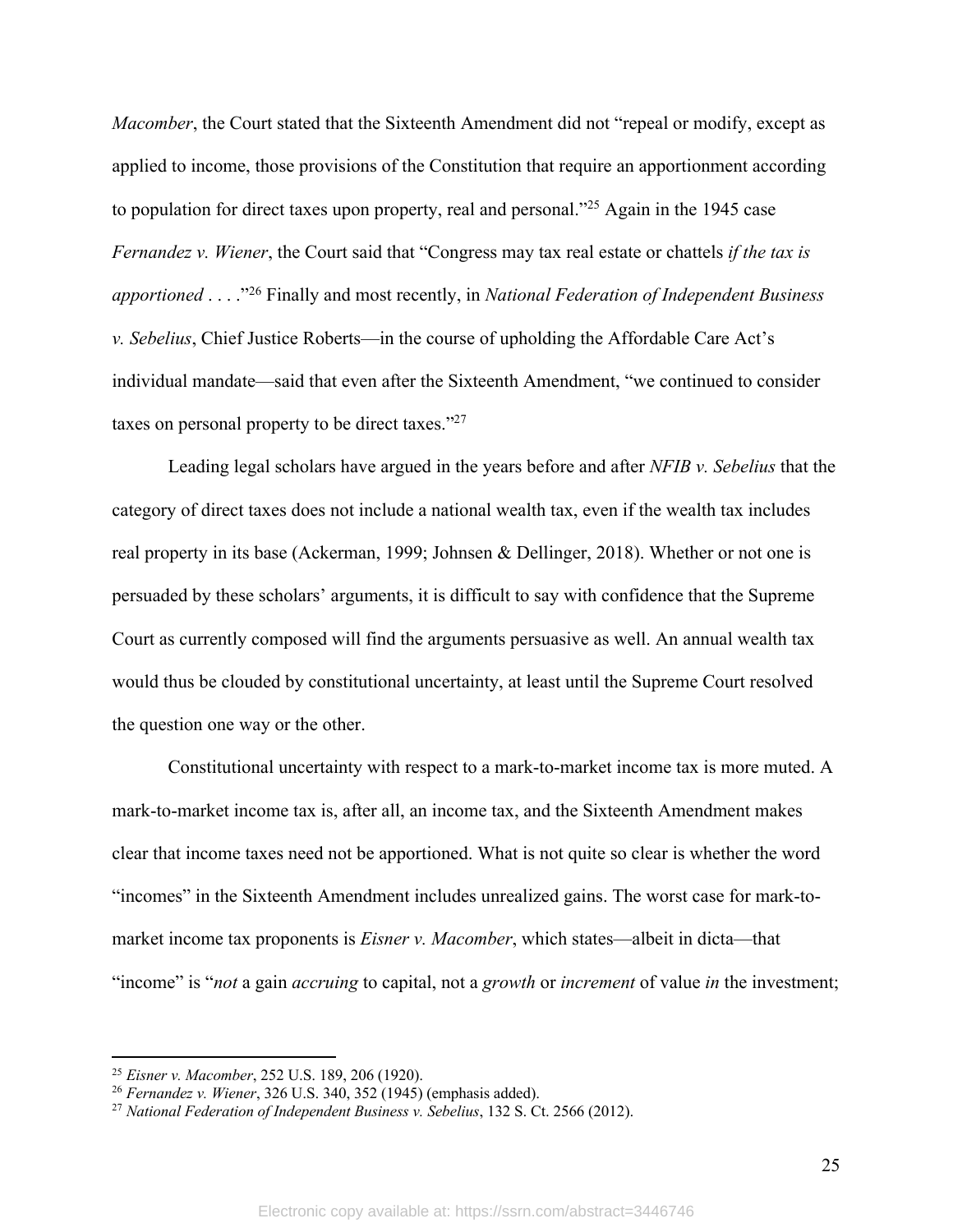but a gain . . . *severed* from the capital."28 This language has led to suggestions that a tax on unrealized gains would not be an income tax for purposes of the Sixteenth Amendment's exemption to the apportionment rule (e.g., Ordower, 1993).

*Eisner* is nearly a century old. In the years since, the Supreme Court has several times suggested that the constitutional category of income may be more capacious than *Eisner*'s conception.29 Congress, for its part, has imposed a mark-to-market requirement for certain futures contracts and options in section 1256 (without apportionment), and the U.S. Court of Appeals for the Ninth Circuit has held that the provision lies "well within" Congress's authority under the Sixteenth Amendment.30 Even so, the Supreme Court's refusal to repudiate *Eisner* in express terms allows some uncertainty about the constitutionality of an unapportioned mark-tomarket income tax to linger.

A retrospective capital gains tax, by contrast, fits snugly within the Supreme Court's definition of taxes that need not be apportioned among the states. Article I, Section 8, Clause 1 of the Constitution grants Congress "power to lay and collect taxes, duties, imposts and excises, to provide for the common defence and general welfare"—a phrase that presumes some category of revenue-raising measures that are not "taxes" and thus not "direct taxes." The Court has said that a levy that arises on a "particular occasion"—such as the transfer of property by sale or exchange or at death—is a "duty or excise," and thus not a "direct tax" subject to the apportionment requirement.31 A retrospective capital gains tax—whether or not it treated death as a realization

<sup>28</sup> *Eisner v. Macomber*, 252 U.S. 189, 207 (1920). 29 See, e.g., *Commissioner v. Glenshaw Glass Co.*, 348 U.S. 426, 431 (1955) (*Eisner* "was not meant to provide a touchstone to all future gross income question").

<sup>30</sup> *Murphy v. United States*, 992 F.2d 929, 931 (9th Cir. 1993). The Ninth Circuit in *Murphy* relied on the fact that the taxpayer, an investor in commodity futures contracts, had the right to withdraw gains daily. The court does not say whether it would have reached the same result if the mark-to-market requirement had been applied to a less liquid asset.

<sup>31</sup> See *Scholey v. Rew*, 90 U.S. 331 (1874); *Knowlton v. Moore*, 178 U.S. 41 (1900); *New York Trust Co. v. Eisner*, 256 U.S. 345 (1921); *Fernandez v. Wiener*, 326 U.S. 340 (1945).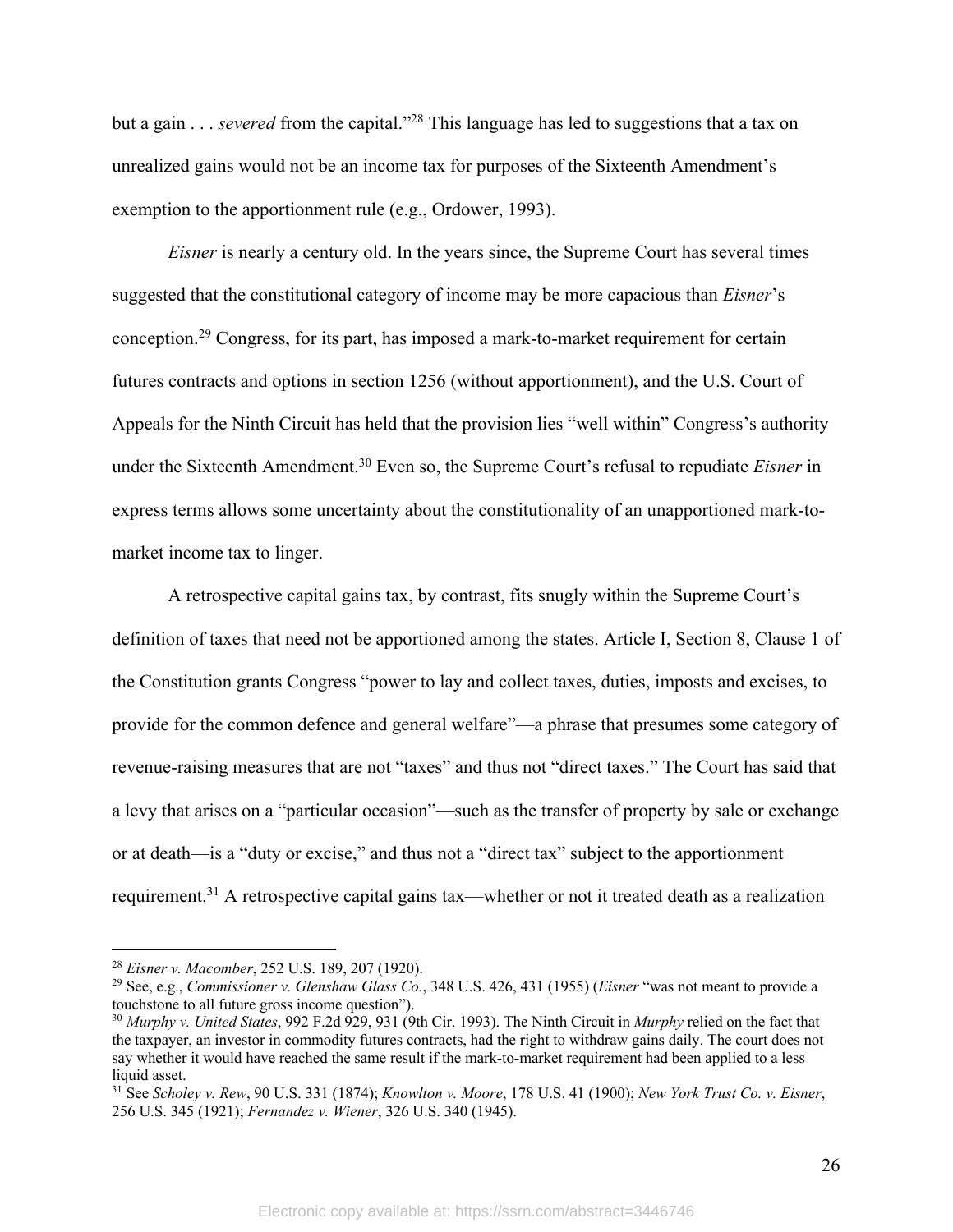event—would satisfy this criterion. Of course, a proposition that is widely accepted by lawyers at one moment can be rejected by a majority of the Supreme Court soon thereafter; consider, for example, the Commerce Clause challenge to the Affordable Care Act, which was initially dismissed as frivolous by legal experts but ultimately endorsed by five justices (Hyman, 2014). Subject to the caveat that nothing in constitutional law is absolutely certain, however, the constitutionality of a retrospective capital gains tax is not in serious doubt.

Constitutional uncertainty is an important consideration in tax system design. Constitutional uncertainty associated with an annual wealth tax may provide policymakers with a powerful reason to choose a mark-to-market income tax or retrospective capital gains tax instead. Note, though, that constitutional uncertainty is qualitatively different from the other uncertainty types in that it can be (more or less) resolved. If the Supreme Court were to uphold an annual wealth tax, then constitutional uncertainty would fast fade (though it would not disappear entirely, as *stare decisis* "is not an inexorable command"<sup>32</sup>). By contrast, the effects of valuation uncertainty and political uncertainty will linger as long as asset values are not readily verifiable and political winds are susceptible to shifts.

#### **IV. CONCLUSION**

Consistent with the theme of this 49th Annual Spring Symposium—"Certain Uncertainty"—this essay has sought to illustrate the important role that uncertainty will play in the implementation and operation of a comprehensive capital taxation regime, whether it be an annual wealth tax, a mark-to-market income tax, or a retrospective capital gains tax. An annual wealth tax can be understood as trading high exposure to valuation uncertainty and constitutional

<sup>32</sup> *Payne v. Tennessee*, 501 U.S. 808, 828 (1991).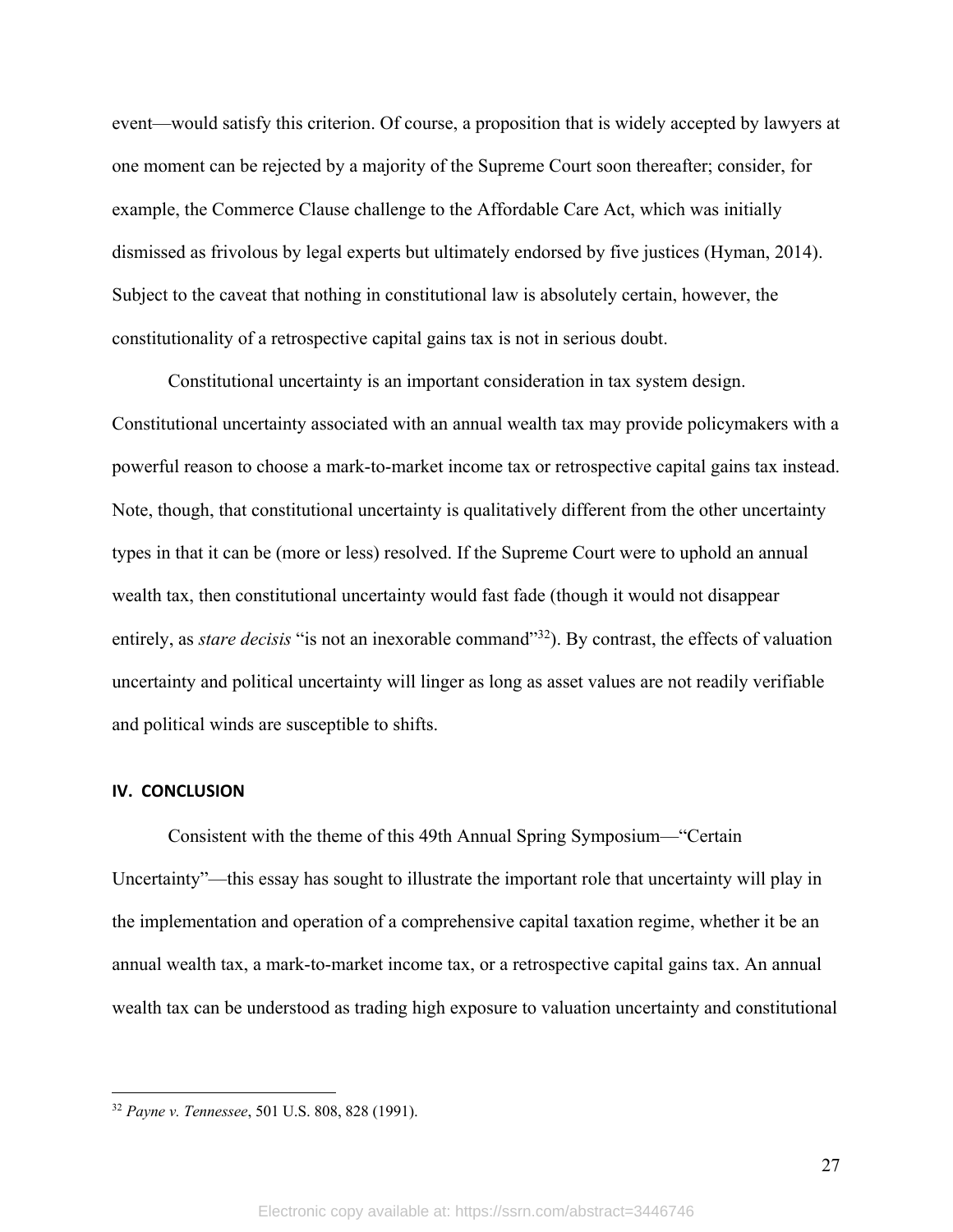uncertainty for low exposure to political uncertainty. A retrospective capital gains tax does the opposite: it is highly vulnerable to political uncertainty but much less so to valuation uncertainty and constitutional uncertainty. A mark-to-market income tax, like an annual wealth tax, is highly vulnerable to valuation uncertainty, but unlike an annual wealth tax, it is also exposed to political uncertainty. And while a mark-to-market income tax is not as vulnerable to constitutional uncertainty as an annual wealth tax, it is also not as secure in this regard as a retrospective capital gains tax.

Importantly, the alternatives considered here are not mutually exclusive. Lawmakers concerned about the constitutional uncertainty surrounding an annual wealth tax but otherwise attracted to the idea might, for example, enact an annual wealth tax with a "fallback law" providing for a retrospective capital gains tax if the wealth tax is struck down by the Supreme Court (see Gamage (2019) for a discussion of wealth tax fallbacks and Dorf (2007) for an overview of "fallback" provisions in other contexts). Legislators attracted to a mark-to-market regime but concerned about valuation uncertainty might opt for a hybrid approach, with mark-tomarket taxation of publicly traded securities and a retrospective capital gains tax for less liquid assets (see Miller (2016) for a similar proposal). Fallbacks can be disruptive, and different tax regimes for different asset types give rise to potential arbitrage opportunities (Weisbach, 1999). Constructing a capital taxation system that is either contingent upon court decisions or that differentiates among asset types will thus entail a set of difficult design challenges beyond those considered here.

Ultimately, the analysis in this essay does not yield a single "best" answer in light of the uncertainties limned above. What it does do, hopefully, is to highlight for policymakers some of the most salient considerations favoring each approach. If popular support appears to be strong

28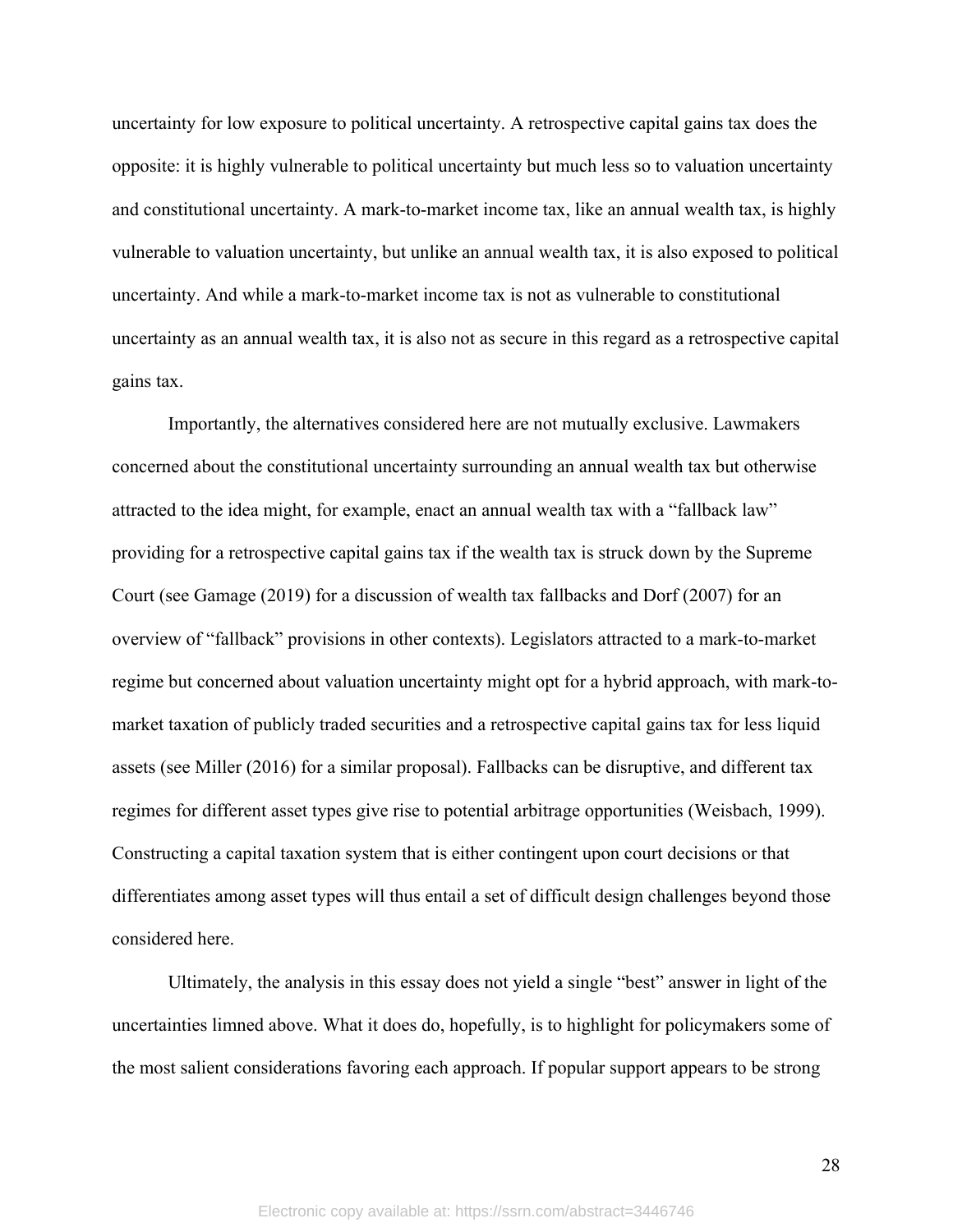and durable, then a retrospective capital gains tax has significant advantages over the alternatives, as it minimizes valuation uncertainty and effectively eliminates constitutional uncertainty. But the success of a retrospective capital gains tax regime requires a broad consensus around an idea that, as yet, has been largely absent from the national tax policy debate.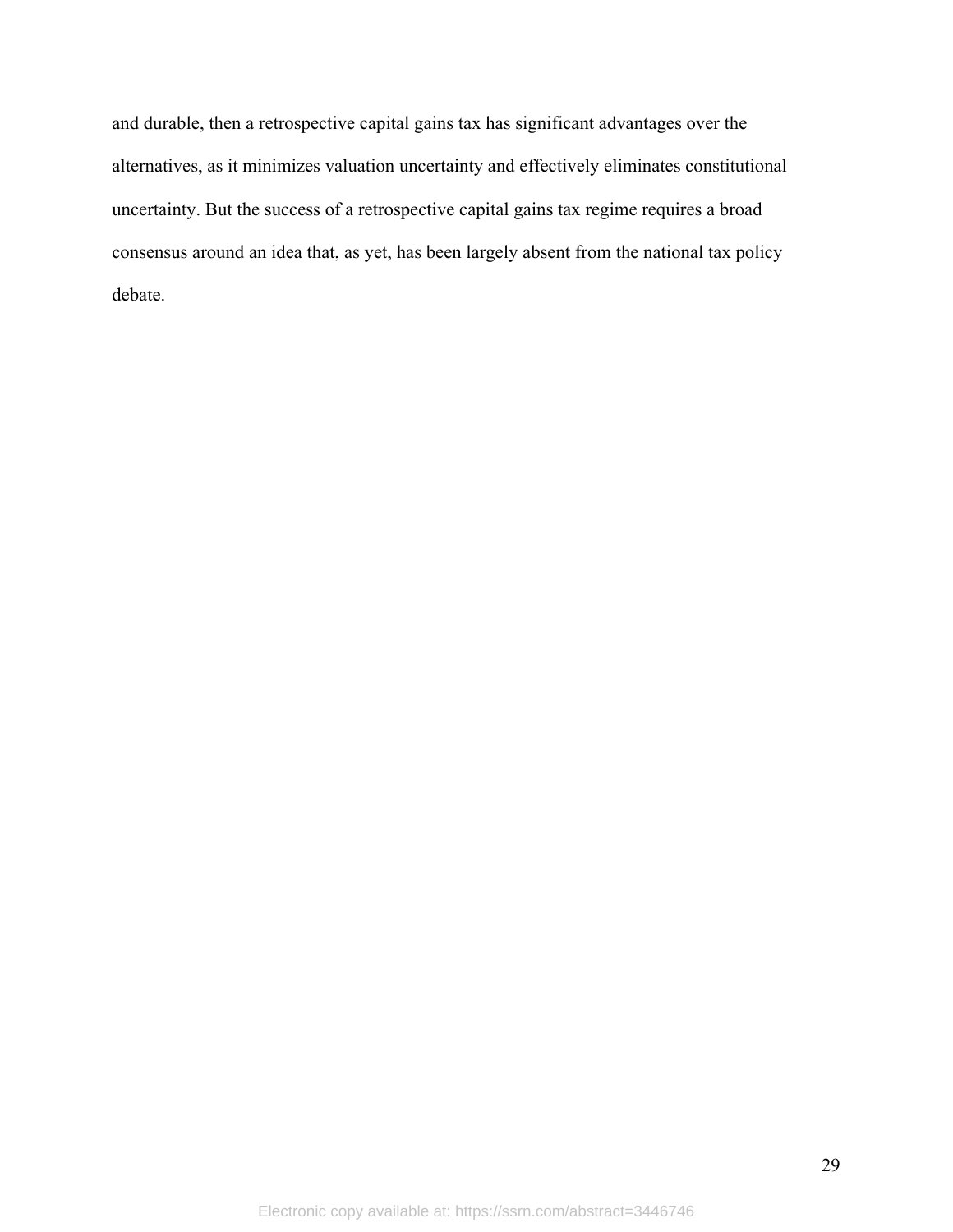# **ACKNOWLEDGMENTS**

The author thanks Ethan Ames, Reuven Avi-Yonah, Tom Brennan, Bill Gentry, and Jason Oh for thoughtful comments.

# **DISCLOSURES**

The author has no financial arrangements that might give rise to a conflict of interest.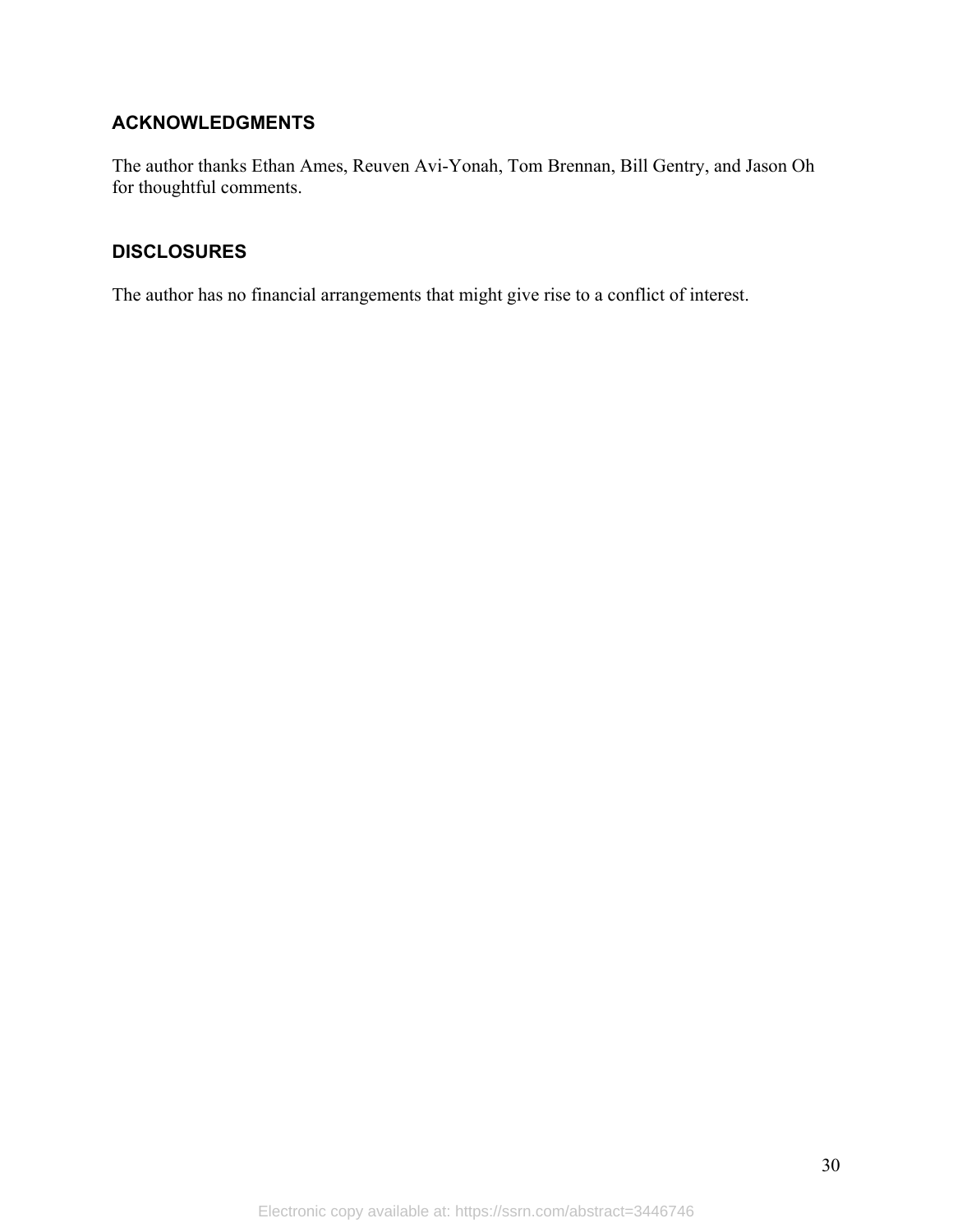# **REFERENCES**

Ackerman, Bruce, 1999. "Taxation and the Constitution." *Columbia Law Review* 99(1): 1-58.

Andreoni, James, 1992. "IRS as loan shark: Tax compliance with borrowing constraints." *Journal of Public Economics* 49(1): 35-46.

Auerbach, Alan, 1991. "Retrospective Capital Gains Taxation." *American Economic Review* 81(1): 167-178.

Auerbach, Alan A., and David F. Bradford, 2004. "Generalized cash-flow taxation." *Journal of Public Economics* 88(5): 957-980.

Bankman, Joseph, and David A. Weisbach, 2006. "The Superiority of an Ideal Consumption Tax over an Ideal Income Tax." *Stanford Law Review* 58(5): 1413-1456.

Bureau of Labor Statistics, 2019. "Appraisers and Assessors of Real Estate." *Occupational Outlook Handbook*. Available at https://www.bls.gov/ooh/business-and-financial/appraisers-andassessors-of-real-estate.htm.

Domar, Evsey D., and Richard A. Musgrave, 1944. "Proportional Income Taxation and Risk-Taking." *Quarterly Journal of Economics* 58(3): 388-422.

Dorf, Michael C., 2007. "Fallback Law." *Columbia Law Review* 107(2): 303-373.

Gamage, David, 2019. "Five Key Research Findings on Wealth Taxation for the Super Rich." Manuscript. Indiana University Maurer School of Law, Bloomington, IN.

Gentry, William M., and R. Glenn Hubbard, 2000. "Tax Policy and Entrepreneurial Entry." *American Economic Review* 90(2): 283-287.

Hyman, David A., 2014. "Why Did Law Professors Misunderestimate the Lawsuits Against PPACA?" *University of Illinois Law Review* 2014(3): 805-838.

Jensen, Erik M., 2001. "The Taxing Power, the Sixteenth Amendment, and the Meaning of 'Incomes.'" *Arizona State Law Journal* 33(4): 1057-1158.

Johnsen, Dawn, and Walter Dellinger, 2018. "The Constitutionality of a National Wealth Tax." *Indiana Law Journal* 93(1): 111-137.

Jones, Charles, 2019. "Taxing Top Incomes in a World of Ideas." Manuscript. Stanford Graduate School of Business, Stanford, CA. https://web.stanford.edu/~chadj/toptax.pdf.

Kamin, David, and Jason S. Oh, 2019. "The Effects of Capital Gains Rate Uncertainty on Realization." Law & Economics Research Paper No. 19-06. UCLA School of Law, Los Angeles, CA. https://ssrn.com/abstract=3365305.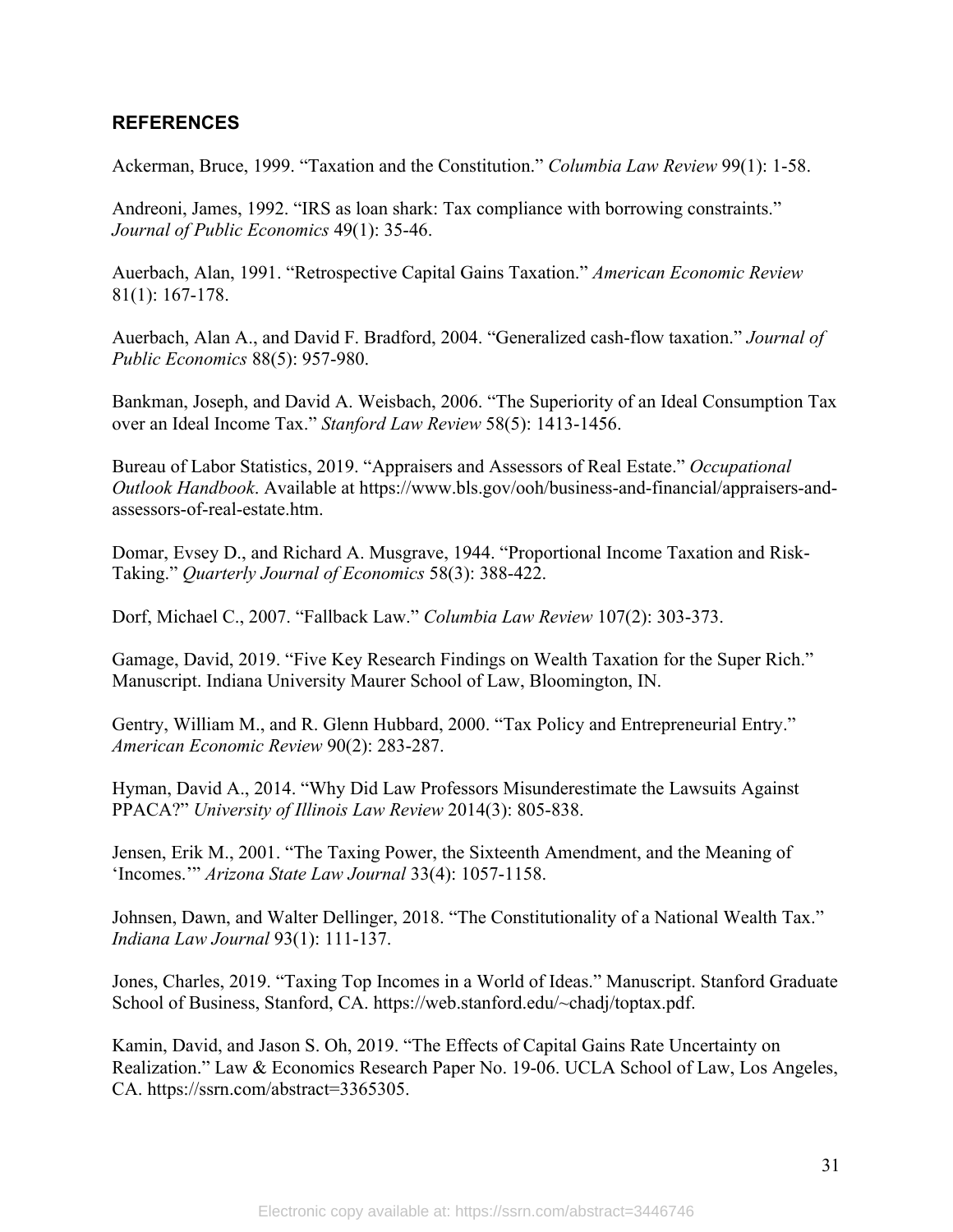Kaplow, Louis, 1994. "Taxation and Risk Taking: A General Equilibrium Perspective." *National Tax Journal* 47(4): 789-798.

Kopczuk, Wojciech, 2013. "Taxation of Intergenerational Transfers." *Handbook of Public Economics* 5: 329-390.

Kwak, James, 2015. "Reducing Inequality with a Retrospective Tax on Capital." *Cornell Journal of Law and Public Policy* 25(1): 191-244.

Miller, David S., 2016. "A Comprehensive Mark-to-Market Tax for the 0.1% Wealthiest and Highest-Earning Taxpayers." Manuscript. Proskauer Rose LLP, New York, NY. https://ssrn.com/abstract=2710738.

Office of Information and Regulatory Affairs, 2019. "Inventory of Currently Approved Information Collections: Department of the Treasury." https://www.reginfo.gov/public/do/PRAMain.

Ordower, Henry, 1993. "Revisiting Realization: Accretion Taxation, the Constitution, *Macomber*, and Mark to Market." *Virginia Tax Review* 13(1): 1-99.

Piketty, Thomas, 2013. *Capital in the Twenty-First Century*. Harvard University Press, Cambridge, MA.

Poterba, James M., 1989. "Capital Gains Tax Policy Toward Entrepreneurship." *National Tax Journal* 42(3): 375-389.

Repetti, James P., 2000. "Commentary: It's All About Valuation." *Tax Law Review* 53(4): 607- 614.

Rothschild, Casey, and Florian Scheuer, 2016. "Optimal Taxation with Rent-Seeking." *Review of Economic Studies* 83(3): 1225-1262.

Saez, Emmanuel, and Gabriel Zucman, 2019. "Response to Summers and Sarin." University of California, Berkeley, CA, http://gabriel-zucman.eu/files/saez-zucman-responseto-summerssarin.pdf.

Schenk, Deborah H., 2004. "A Positive Account of the Realization Rule." *Tax Law Review* 57(3): 355-396.

Varian, Hal R., 1980. "Redistributive Taxation as Social Insurance." *Journal of Public Economics* 14(1): 49-68.

Weisbach, David A., 1999. "Partial Mark-to-Market Tax System." *Tax Law Review* 53(1): 95- 136.